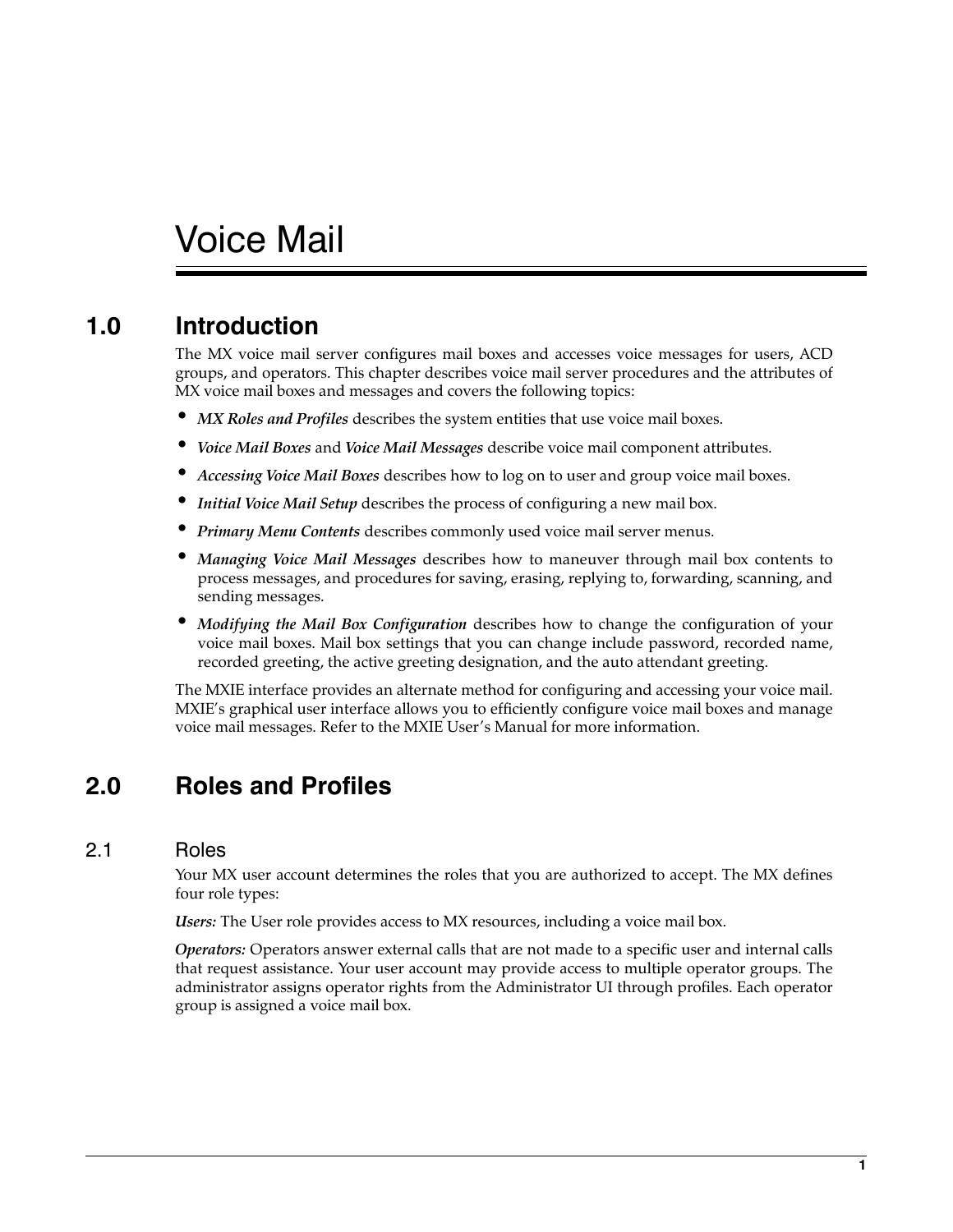*ACD Agents:* ACD agents accept incoming calls that are made to a specific group, such as marketing or sales. An account owner may have access to multiple ACD groups. The administrator assigns ACD group rights from the Administrator UI through profiles. Each ACD group is assigned a voice mail box.

*Administrators:* Administrators allocate MX resources and rights to other system users. When a user logs onto MXIE as an administrator, the Administrator UI is initiated. All administrative functions are performed from the Administrator UI. A voice mail box is not assigned to the Administrator role.

#### 2.2 Profiles

Profiles are assigned to MX accounts through the Administrator UI and define the roles that an account owner may assume. Profile types correspond to the MX role types.

#### 2.2.1 User Profiles

The Administrator assigns a user profile to each MX account. User profiles enable voice mail usage, permit the registration of unmanaged devices, provide access to MXIE, and set the minimum length of the user's passwords. Voice mail box and message attributes are defined on the basis of the user profile assignment.

#### 2.2.2 Group Profiles

The Administrator may assign a group profile to a user. Each group profile determines the operator and ACD agent groups to which a user is assigned. A profile may assign a user to more than one group. These assignments determine the group mail boxes that each user may access.

#### 2.2.3 Administrator Profiles

Each administrator profile determines the user's read and write access to Administrator UI windows and parameters.

### **3.0 Mail Boxes**

MX voice mail boxes store messages to system users, operators, and ACD groups. Mail box attributes and access authorization rights are either assigned through the Administrator User Interface or configured through the voice mail server.

The MX defines two types of voice mail boxes: User boxes and Group boxes.

#### 3.1 User Boxes

User voice mail boxes store messages for MX users. Each user may be assigned one mail box by the system administrator; each user mail box can be accessed by one user. User box properties include:

*Mail Box Number:* The mail box number is the access code for the user mail box. This number is the same as the user extension and is set by the system administrator.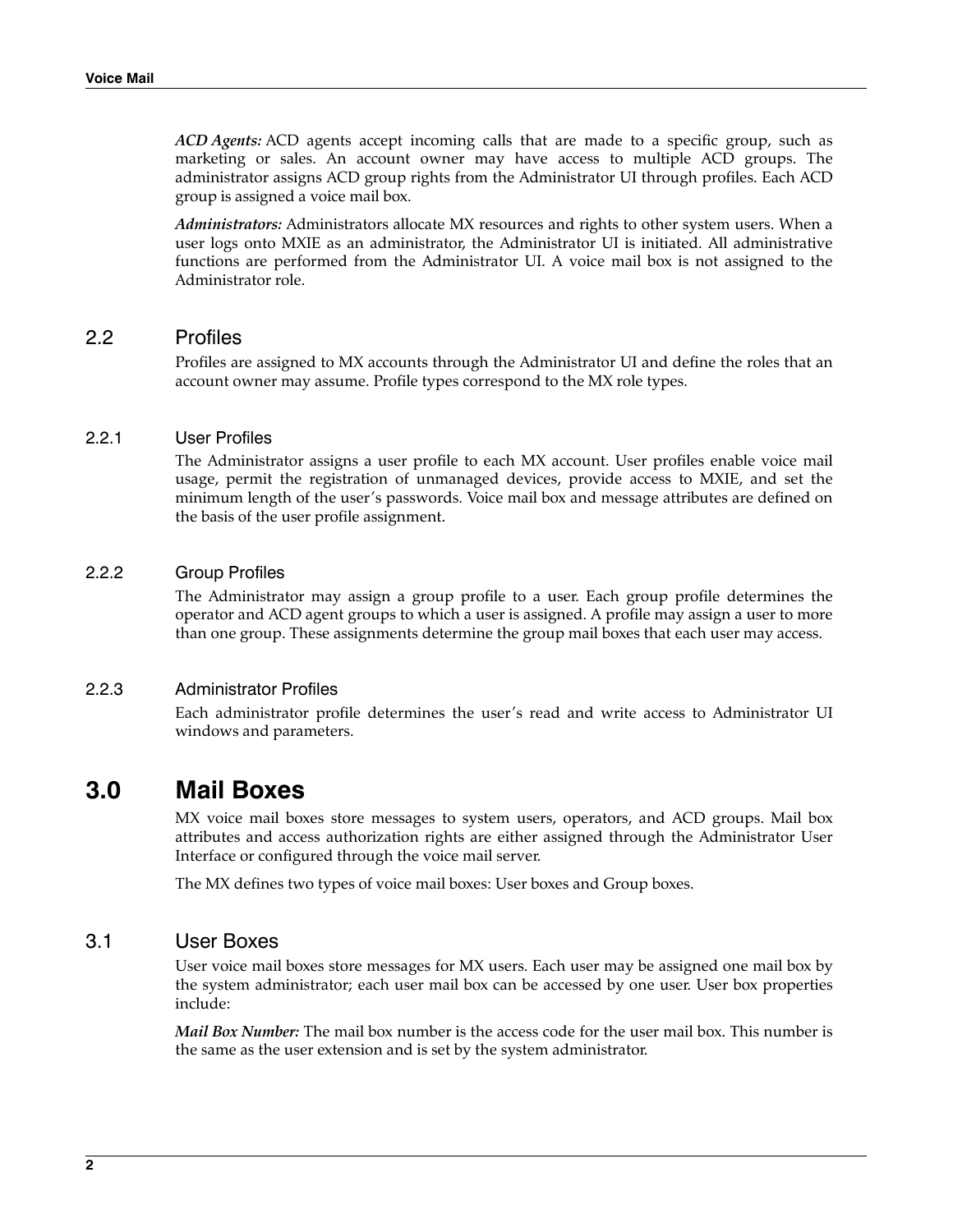*Password:* The password authenticates a user's right to access a user box. The initial password for a user account is set by the administrator and provided to the user prior to the first log on attempt. The user must change the initial password before accessing and processing voice mail messages. The system administrator sets the minimum and maximum length, along with other password restrictions.

*Capacity:* The system administrator sets the following mail box capacity limits:

- **—** total number of messages
- **—** maximum length of mail box messages
- **—** total length of all mail box messages

The user cannot alter capacity limits.

*Recorded Name:* The Recorded Name is an audio recording of the name of the mail box user. The system introduces messages that the user sends to other mail boxes with this recording.

*Greeting Content:* A greeting is the message that the system plays for your callers when you are not available to accept their calls. Each user voice mail box can store up to four greetings.

Callers that are routed to your voice mail before you configure a greeting will hear the following script: "*<recorded name> is not available. At the tone, please record your message*." Callers that are routed to your voice mail before you configure your recorded name will hear the following script: "*user at extension <extension number> is not available. At the tone, please record your message.*"

*Active Greeting Designation:* The active greeting designation determines the greeting that the system plays for callers that are routed to your voice mail. This parameter is an integer between one and four and cannot be set to a greeting that is not recorded.

*Auto Attendant Greeting:* The MX auto attendant routes calls to system users. Prior to routing a call to your phone, the auto attendant can play your greeting, recorded name, or extension to the caller. The auto attendant greeting is the greeting played by the auto attendant to a caller prior to routing the caller to your extension.

### 3.2 Group Boxes

Group voice mail boxes store messages for operator and ACD groups. Each group is assigned one group mail box. A group box can be accessed by each member of the group assigned to the box. Group assignments are made by the system administrator and cannot be modified from the voice mail server. Group box properties include:

*Number:* The mail box number is the access code for the group mail box. This number is the same as the operator or ACD group extension and is set by the system administrator.

*Password:* Group mail boxes do not have passwords. Users log in to a group mail box by providing the number of the group box, then entering the number and password of their user mail box.

*Capacity:* The system administrator sets the following mail box capacity limits:

- **—** total number of messages
- **—** maximum length of mail box messages
- **—** total length of all mail box messages

Group members cannot alter capacity limits.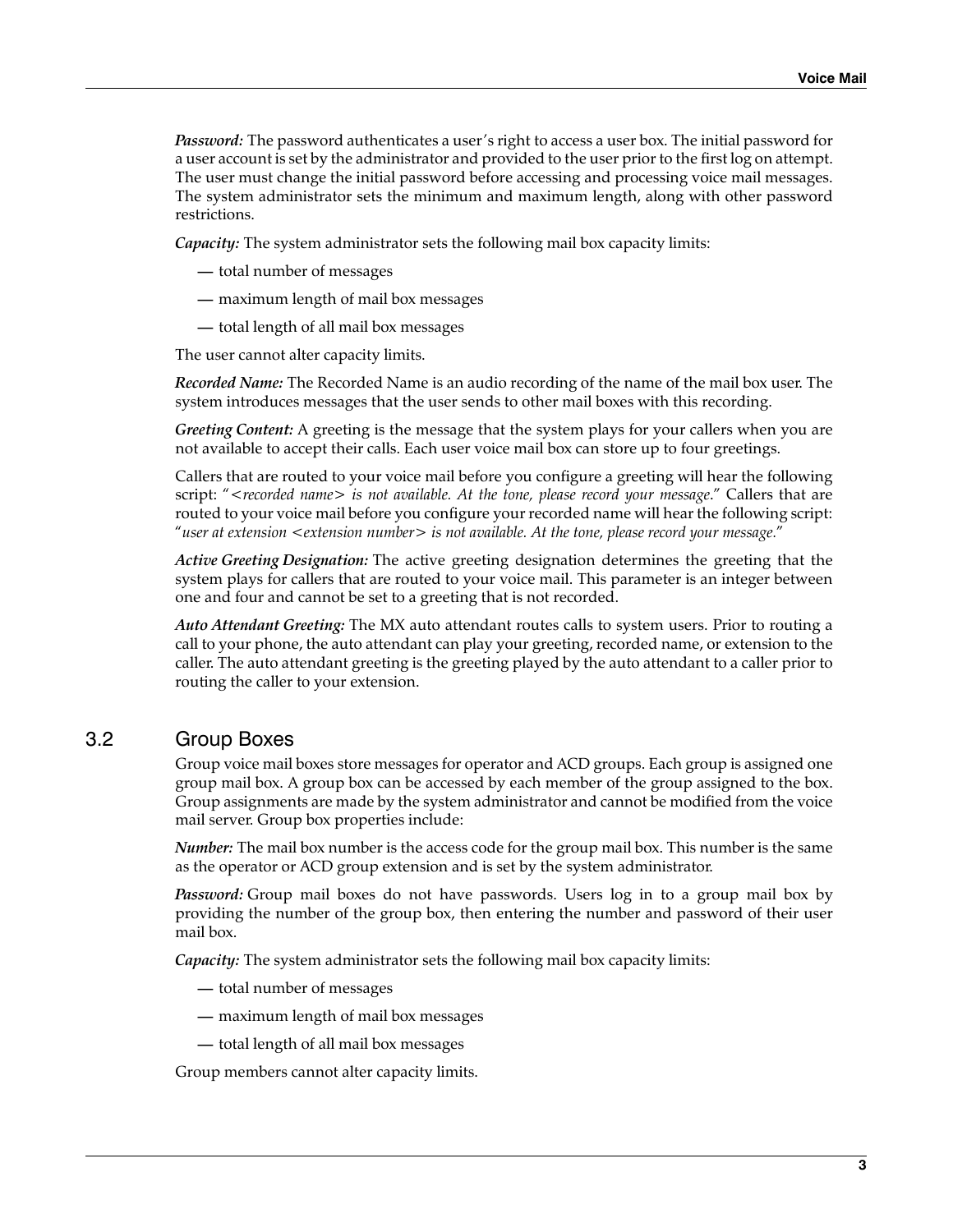*Recorded Name:* The Recorded Name is an audio recording of the group name. The system introduces messages that the group sends to other mail boxes with this recording.

*Greeting Content:* A greeting is the message that callers hear when a group member is not available to accept their calls. Each group voice mail account can store up to four greetings.

*Active Greeting Designation:* The active greeting designation determines the greeting that the system plays for callers that are routed to the group voice mail. This parameter is an integer between one and four and cannot be set to a greeting that is not recorded.

*Auto Attendant Greeting:* The MX auto attendant routes calls to system users, operators, and ACD groups. Prior to routing a call, the auto attendant can play a group's custom greeting, name, or extension. The auto attendant greeting is the greeting played by the auto attendant to a caller prior to routing the caller to the group extension.

## **4.0 Voice Messages**

This section describes the properties and contents of MX voice mail messages.

### 4.1 Voice Message Properties

Voice message properties describe the processing status, caller source, and caller marks associated with an individual message.

#### 4.1.1 Message Status

Message status indicates the amount of processing that you have performed on the message. Voice mail defines three status levels: New, Saved, and Erased messages.

*New Messages.* A voice mail message is designated as a *New Message* when it enters a mail box. New messages are typically unread or have not been processed by the mail box owner. When reviewing your messages, New messages are played before Saved messages or Erased messages during message playback sessions.

A New message can be changed to Saved or Erased status. Saved and Erased messages cannot be restored to New status from the voice mail server.

*Saved Messages.* Saved messages are marked as such by the user or group member. Saved messages have typically been read and are stored for future processing or reference. During a playback session, Saved messages are played after New messages and before Erased messages.

A Saved message can be changed to Erased status. New messages and Erased messages can be changed to Saved status. The voice mail server cannot restore a Saved message to New message status.

*Erased Messages.* Erased messages are removed from the mail box when you hang up or otherwise terminate your voice mail session.

An Erased message can be restored to Saved status. New and Saved messages can be changed to Erased status. Erasing a message that is already in Erased status immediately deletes that message from the mail box.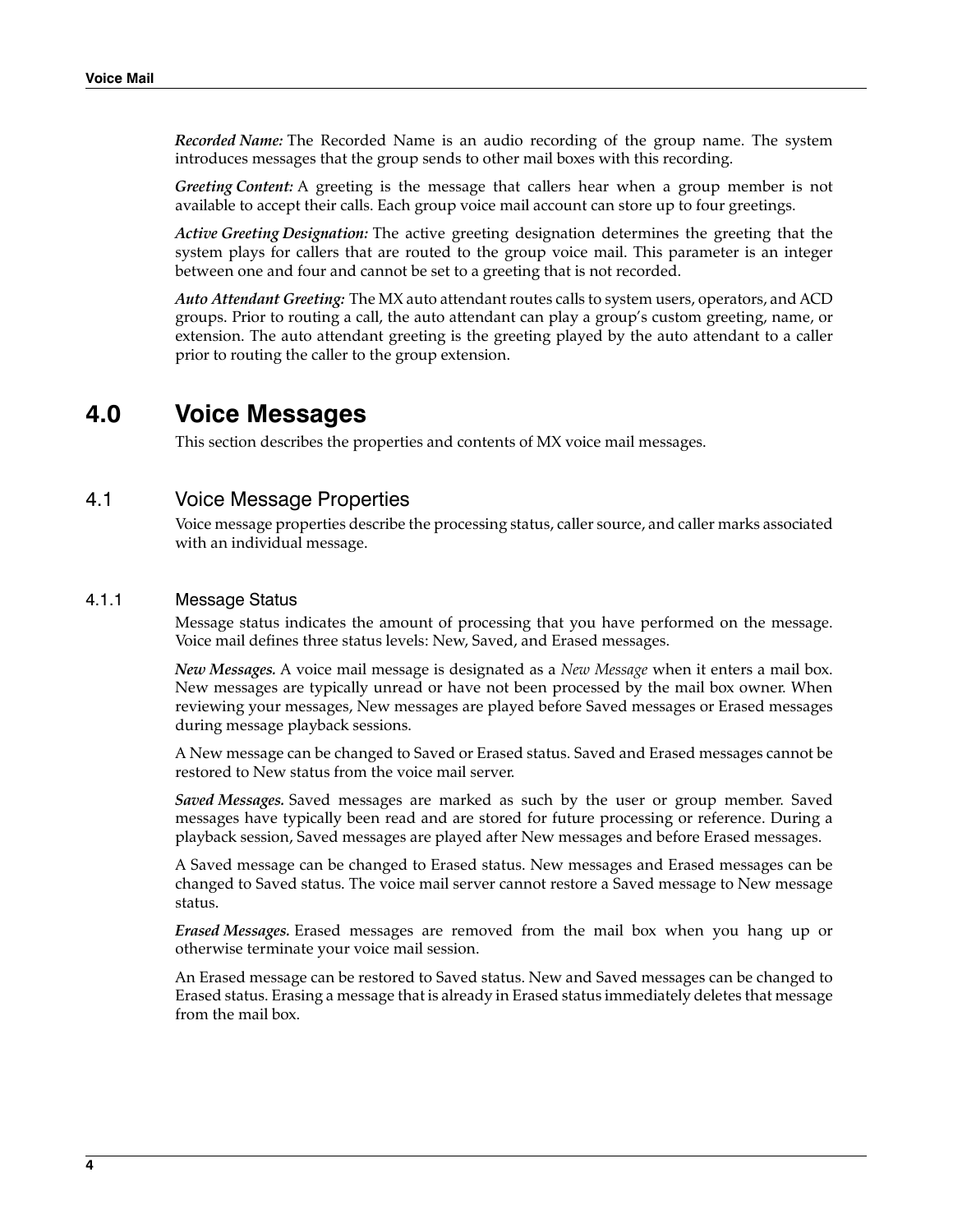#### <span id="page-4-0"></span>4.1.2 Caller Mark

When leaving a message in your mail box, a caller may designate a call as urgent or private. In addition to informing you concerning the importance and relevance of a call, the caller mark also affects the playback and processing options available for a message.

*Urgent.* The urgent mark indicates the high importance or time relevance of the message. During message review and scan sessions, urgent new messages are played before private or standard messages.

*Private.* The private mark indicates that a message should not be distributed to other users or groups. The voice mail server does not forward private message.

*Standard.* The private and urgent marks are optional; standard messages do not have these marks and are processed normally.

#### 4.1.3 Caller Source

Voice Mail processing and playback options depend on the message source.

*Internal Device.* A message sent from a device that is connected to the MX is accompanied with the name of the caller that sent the message. During playback sessions, the voice mail server introduces this message with the name of the caller. You can use all available processing options on messages sent from internal devices.

*External Phone.* A message sent from a phone that is not directly connected to the MX is introduced by the phone number of the calling device. You cannot reply to messages sent by external phones.

### 4.2 Voice Message Content

Each voice mail message comprises two components. The header stores the properties of the message and the body contains the recorded message.

#### 4.2.1 Header

The header is played prior to the message. It contains the source of the call, the message status, the caller mark, the date the call was received, and the time that the call was received.

#### 4.2.2 Message Body

The message body is the recording of the message as created by the sender.

## **5.0 Accessing Voice Mail Boxes**

The voice mail server is accessible from any phone that can call the MX. Phones that are internal to the MX can reach the voice mail server by dialling an extension that is defined by the system administrator. Phones that are external to the MX can reach the voice mail server either by dialling the DID number defined for voice mail or by dialling the system access phone number and, when prompted, dialling the voice mail server extension.

The voice mail access routine responds differently when called by registered contacts. A registered contact is either: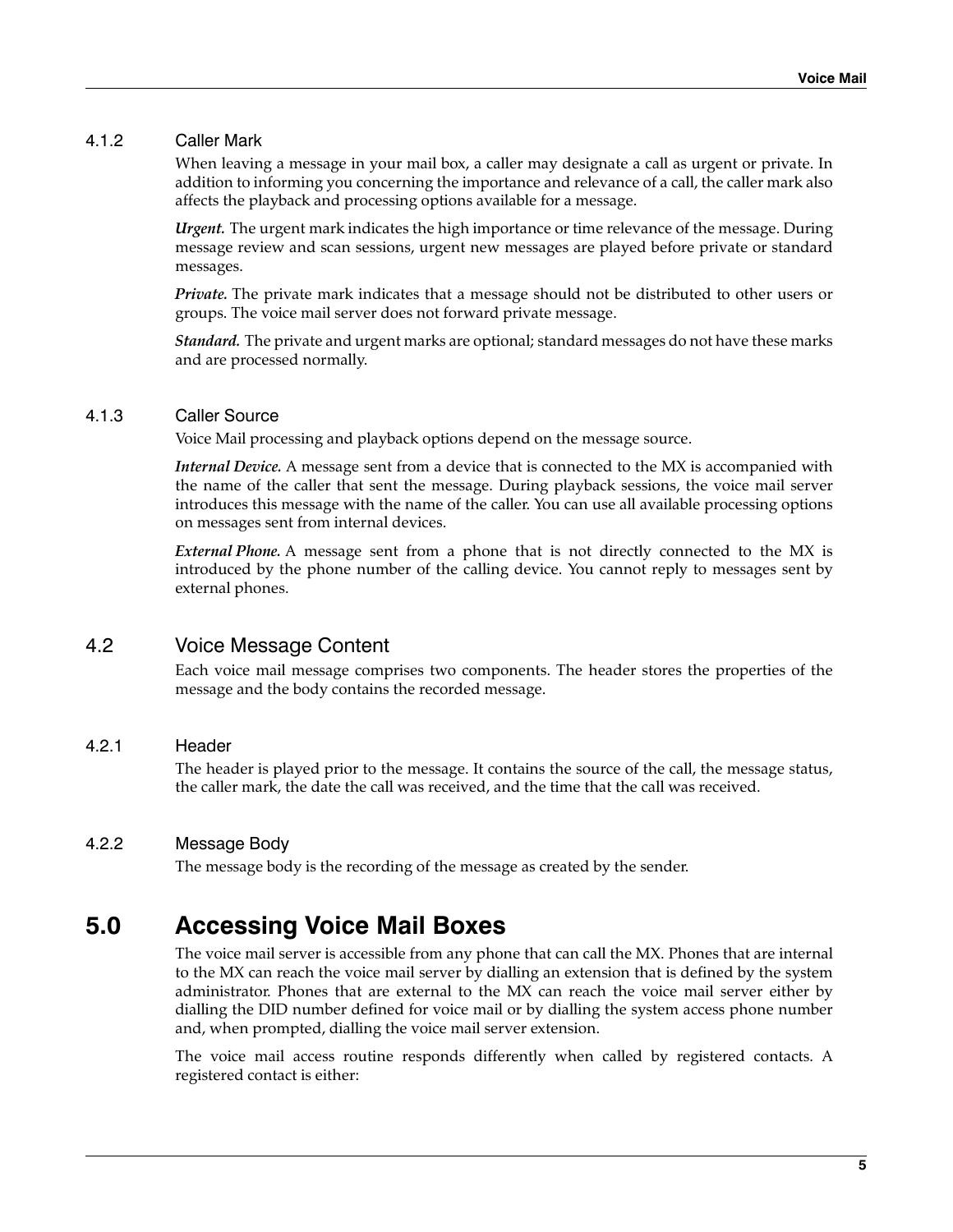- a device that has an address of record that is constructed with either the user name or extension of a system user account and with the domain name of the MX system
- a device that is defined within the MX device database and assigned to a user account by the system administrator

When you attempt to log on to a voice mail box from a registered contact associated with one MX account, the server asks for your password, then grants access to the mail box if it matches the password defined for the account associated with the registered contact.

When attempting to access the voice mail server from a phone that is external to the MX, an internal phone that is not a registered contact, or a registered contact that is associated with more than one MX account, the server asks you to identify the mail box that you are attempting to access before asking for your password.

If you are unable to enter the correct password within three attempts, the server disconnects your call. At this point, you can either repeat the dialling process in another login attempt, or you can contact your administrator to reset your password.

The following sections describe the procedure for logging into user and group mail boxes from registered contacts, system phones that are not registered contacts, and phones external to the MX.

### 5.1 Accessing a User Voice Mail box

#### <span id="page-5-2"></span>5.1.1 From a Registered Contact

To access your user voice mail box from a registered contact:

- **1.** Dial the voice mail server extension and press the # key.
	- If the server replies *"Voice mail system. Please enter your password, then press pound. Press star if you want to login to the group mail box"*, proceed to [step 2.](#page-5-0)
	- If the server replies *"Voice mail system. Please dial your mailbox number or group mail box number"*, the phone is not a registered contact. Proceed to [step 2](#page-6-1) in [section 5.1.2.](#page-6-0)
- <span id="page-5-0"></span>**2.** Enter the password for your user account, then press the # key.
	- If the server replies "Main Menu. You have <number> saved messages", you successfully accessed your voice mail box. Proceed to [section 7.1, Main Menu](#page-10-0).
	- If the server replies *"New Mail Box Setup"*, you accessed your voice mail box, but it is not configured. You must set up your password and record your name before accessing your voice mail messages. Proceed to [step 2](#page-9-0) in [section 6.1,](#page-8-0) b.
	- If the server replies *"Dial your mail box number or group mail box number, then press pound",* the phone is a registered contact for another user account. Proceed to [step 3](#page-5-1).
- <span id="page-5-1"></span>**3.** Enter your user mail box number.
	- If the server replies *"Main Menu. You have <number> saved messages"*, you successfully accessed your voice mail box. Proceed to [section 7.1, Main Menu](#page-10-0).
	- If the server replies *"New Mail Box Setup"*, you accessed your voice mail box but it is not configured. You must setup your password and record your name before accessing your voice mail messages. Proceed to [step 2](#page-9-0) in [section 6.1,](#page-8-0) [Setting Up a User Voice Mail Box](#page-8-0).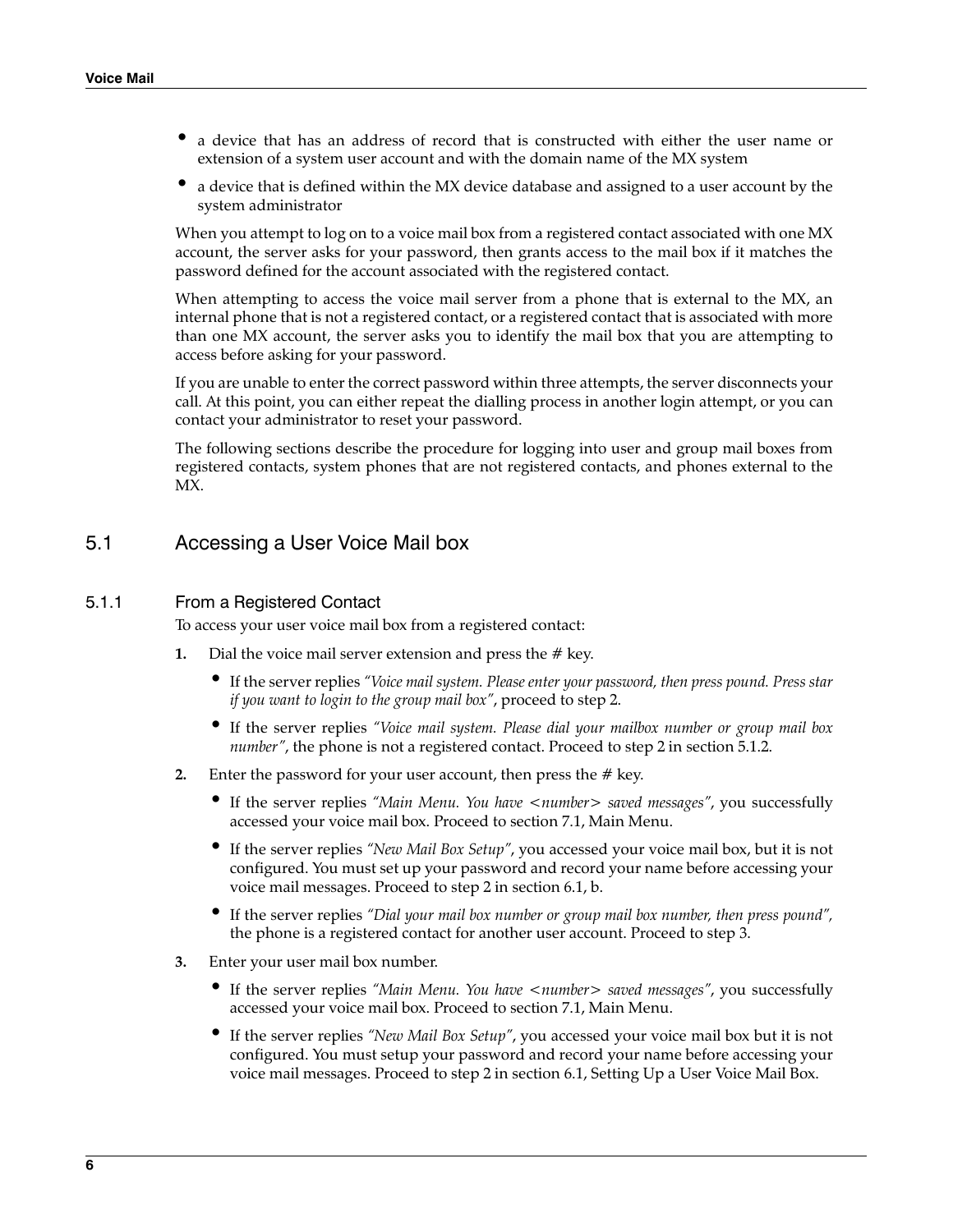- If the server replies *"Sorry, the password you entered is not valid",* proceed to [step 2](#page-6-1) in [section](#page-6-0) [5.1.2](#page-6-0).
- If the server replies *"Mail box <number> does not exist. Please dial your mail box number or group mail box number, then press pound"*, either proceed to [step 2](#page-6-1) in [section 5.1.2](#page-6-0) or contact your system administrator.

#### <span id="page-6-0"></span>5.1.2 From a phone that is not a registered contact

To access your voice mail box from an internal phone that is not a registered contact, or from an external phone:

- **1.** Dial the voice mail server extension and press the # key. If you are calling from a phone that is external to the MX network, either dial the DID number for the voice mail server or dial the access number to the system, then the voice mail server extension when prompted.
	- If the server replies *"Voice mail system. Please dial your mailbox number or group mail box number, then press pound"*, proceed to [step 2.](#page-6-1)
	- If the server replies *"Voice mail system. Please enter your password, then press pound"*, the phone is a registered contact. Proceed to [step 2](#page-5-0) in [section 5.1.1.](#page-5-2)
- <span id="page-6-1"></span>**2.** Enter the mail box number for your user account and press the # key.
	- If the server replies *"Enter your password, then press pound"*, proceed to [step 3](#page-6-2).
	- If the server replies *"Mail box <number> does not exist. Please dial your mail box number or group mail box number, then press pound"*, either repeat [step 2](#page-6-1) to enter the correct mail box number or contact your system administrator.
	- If the server replies *"Group mail box. Please enter your personal mailbox number, then press pound"*, you entered a group mail box number. Hang up and dial the voice mail server again to access a user box, or contact your system administrator.
- <span id="page-6-2"></span>**3.** Enter the password for your user account and press the # key.
	- If the server replies "Main Menu. You have <number> saved messages.", you successfully accessed your voice mail box. Proceed to [section 7.1, Main Menu](#page-10-0).
	- If the server replies *"New Mail Box Setup"*, you accessed your voice mail box, but it is not configured. You must setup your password and record your name before accessing your voice mail messages. Proceed to [step 2](#page-9-0) in [section 6.1,](#page-8-0) [Setting Up a User Voice Mail Box](#page-8-0).
	- If the server replies *"Sorry, the password you entered is not valid."*, you entered an incorrect password for the dialled mail box number. You can either try again to access your voice mail box by returning to [step 2](#page-6-1), or contact the system administrator to reset your password.

### <span id="page-6-3"></span>5.2 Accessing a Group Box

A group mail box belongs to an operator group or an ACD group. A group mail box can be accessed by all members of the group that owns it. When you log into a group box, the server verifies that 1) you belong to the group by requesting your user mail box number, and 2) you are authorized to log into the mail box by requesting your user password.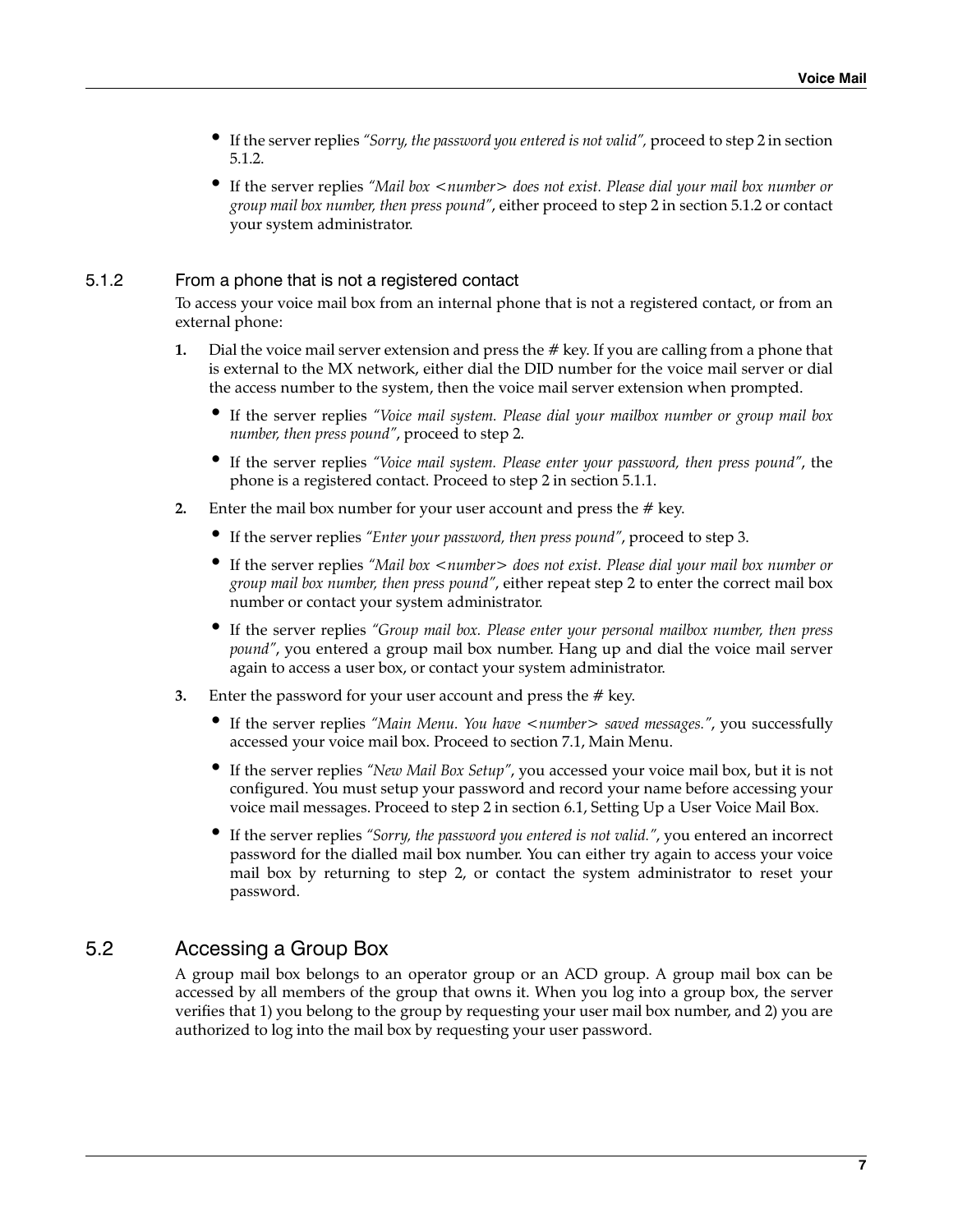To access a group voice mail box:

- **1.** Dial the voice mail access number and press the # key. If your are calling from a phone that is external to the MX network, either dial the DID number for the voice mail server or dial the access number to the system, then the voice mail server extension when prompted.
	- If the server replies *"Voice mail system. Please enter your password, then press pound. Press star if you want to login to the group mail box"*, the phone is a registered contact. Proceed to [step 2.](#page-7-1)
	- If the server replies *"Voice Mail System. Please dial your mailbox number or group mail box number"*, the phone is not a registered contact. Proceed to [step 3](#page-7-0).
- <span id="page-7-1"></span>**2.** Press the \* key.

The server replies *"Please dial your mail box number or group mail box number and press pound."* Proceed to [step 3.](#page-7-0)

- <span id="page-7-0"></span>**3.** Enter the group mail box number, then press the # key.
	- If the server replies *"Group mail box. Please enter your personal mailbox number, then press pound"*, you entered a valid group mail box number. Proceed to [step 4](#page-7-2).
	- If the server replies *"Please enter your password, then press pound."*, you entered a user mail box number. Entering a valid password accesses that user box rather than a group box. Entering an invalid password starts the script from [step 3](#page-7-0).
	- If the server replies *"Mail box <number> does not exist. Please dial your mail box number or group mail box number, then press pound"*, either try again to access the group mail box by repeating this step, or contact your system administrator to verify the existence of the mail box.
- <span id="page-7-2"></span>**4.** Enter your user mail box number and press the # key.
	- If the server replies *"Please enter your password, then press pound."*, proceed to [step 5.](#page-7-3)
	- If the server replies *"Sorry, you are not a member of this group, so you cannot access this mail box."*, you can either try again to access the group mail box by returning to [step 3](#page-7-0) or contact your system administrator to verify your access authority for this group mail box.
- <span id="page-7-3"></span>**5.** Enter the password to your user mail box and press the # key.
	- If the server replies *"Main Menu. You have <number>* saved messages.", you successfully accessed the group mail box. Proceed to [section 7.1,](#page-10-0) [Main Menu](#page-10-0).
	- If the server replies *"New Group Mail Box Setup."*, you accessed the group mail box, but it is not configured. You must record a group name before accessing group voice mail messages. Proceed to [step 2](#page-10-1) in [section 6.2,](#page-9-1) [Setting up a Group Voice Mail Box.](#page-9-1)

### <span id="page-7-5"></span>5.3 Transfer to a Different User or Group Box

Perform this procedure to transfer to a different voice mail box:

**1.** Access the Main Menu [\(section 7.1 on page 11](#page-10-0)) and press the \* key.

The server responds with *"Please dial your mailbox number or group mail box number, then press pound." P*roceed to [step 2](#page-7-4).

- <span id="page-7-4"></span>**2.** Dial the mail box number, then press the  $#$  key.
	- If the server replies *"Group mail box. Please enter your personal mailbox number, then press pound"*, you have entered a valid group mail box number. Proceed to [step 3](#page-8-1).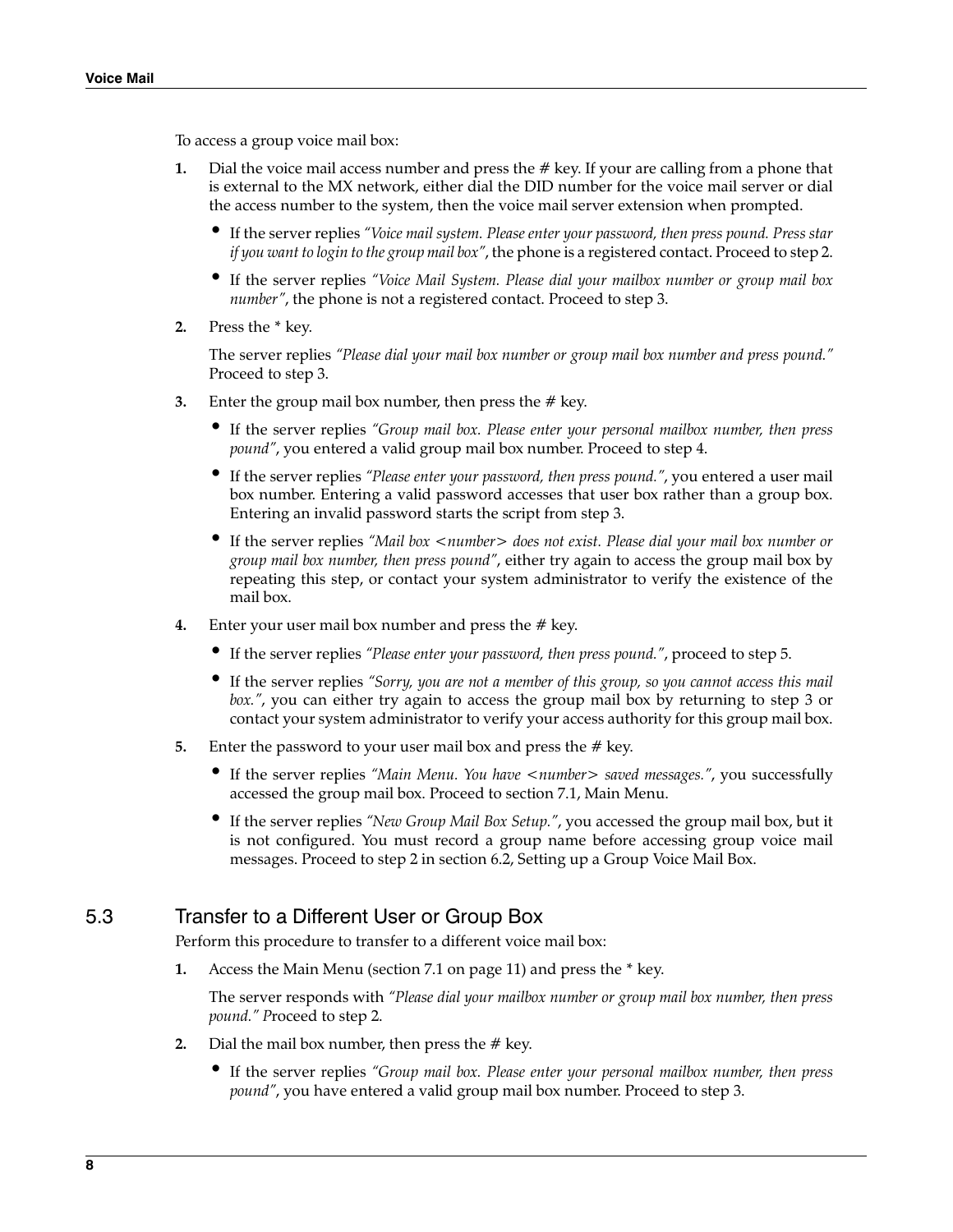- If the server replies *"Enter your password, then press pound."*, you have entered a valid user voice mail box number. Proceed to [step 5.](#page-8-2)
- If the server replies *"Mail box <number> does not exist. Please dial your mail box number or group mail box number, then press pound."*, either repeat [step 2](#page-7-4) to enter the correct mail box number or contact your system administrator.
- <span id="page-8-1"></span>**3.** Dial your user mail box number and press the # key.
	- If the server replies *"Please enter your password, then press pound"*, proceed to [step 4](#page-8-3).
	- If the server replies *"Sorry, you are not a member of this group, so you cannot access this mail box"*, you can either try again to access the group mail box by returning to [step 2](#page-7-4) or contact your system administrator to determine your access authority for this group mail box.
- <span id="page-8-3"></span>**4.** Enter the password to your user mail box and press the # key.
	- If the server replies "Main Menu. You have <number> saved messages.", you have successfully accessed the group mail box. Proceed to [section 7.1](#page-10-0), [Main Menu](#page-10-0).
	- If the server replies *"New Group Mail Box Setup."*, you accessed the group mail box, but it is not configured. You must record a group name before you can access group voice mail messages. Proceed to [step 2](#page-10-1) in [section 6.2,](#page-9-1) [Setting up a Group Voice Mail Box.](#page-9-1)
- <span id="page-8-2"></span>**5.** Enter the password to your user mail box and press the # key.
	- If the server replies *"Main Menu. You have <number>* saved messages.", you have successfully accessed your voice mail box. Proceed to [section 7.1](#page-10-0), [Main Menu.](#page-10-0)
	- If the server replies *"New Mail Box Setup"*, you accessed your voice mail box, but it is not configured. You must setup your password and record your name before accessing your voice mail messages. Proceed to [section 6.0,](#page-8-4) [Initial Voice Mail Setup](#page-8-4).
	- If the server replies *"Sorry, the password you entered is not valid."*, you entered an incorrect password for the dialled mail box number. You can either try again to access your voice mail box by returning to [step 2](#page-7-4) or contact the system administrator to reset your password.

## <span id="page-8-4"></span>**6.0 Initial Voice Mail Setup**

When a user, operator group, or ACD group is configured on the MX, a voice mail box is automatically created. The voice mail box number is the same as the extension. When a new user calls the voice mail server for the first time, the server forces the user to configure his or her mail box. A user cannot review voice mail from the voice mail server until the initial setup is completed.

### <span id="page-8-0"></span>6.1 Setting Up a User Voice Mail Box

A User Voice Mail Box must be configured before you can process its contents. The initial configuration must include a new password and recorded name, and may include one greeting. All configuration settings can be changed through the [Mail Box Configuration Menu](#page-14-0) as described in [section 7.3 on page 15.](#page-14-0)

To configure a new mail box:

**1.** Access the user voice mail box, using the procedure described in [section 5.1.1](#page-5-2) (from a registered contact) or [section 5.1.2](#page-6-0) (all other phones).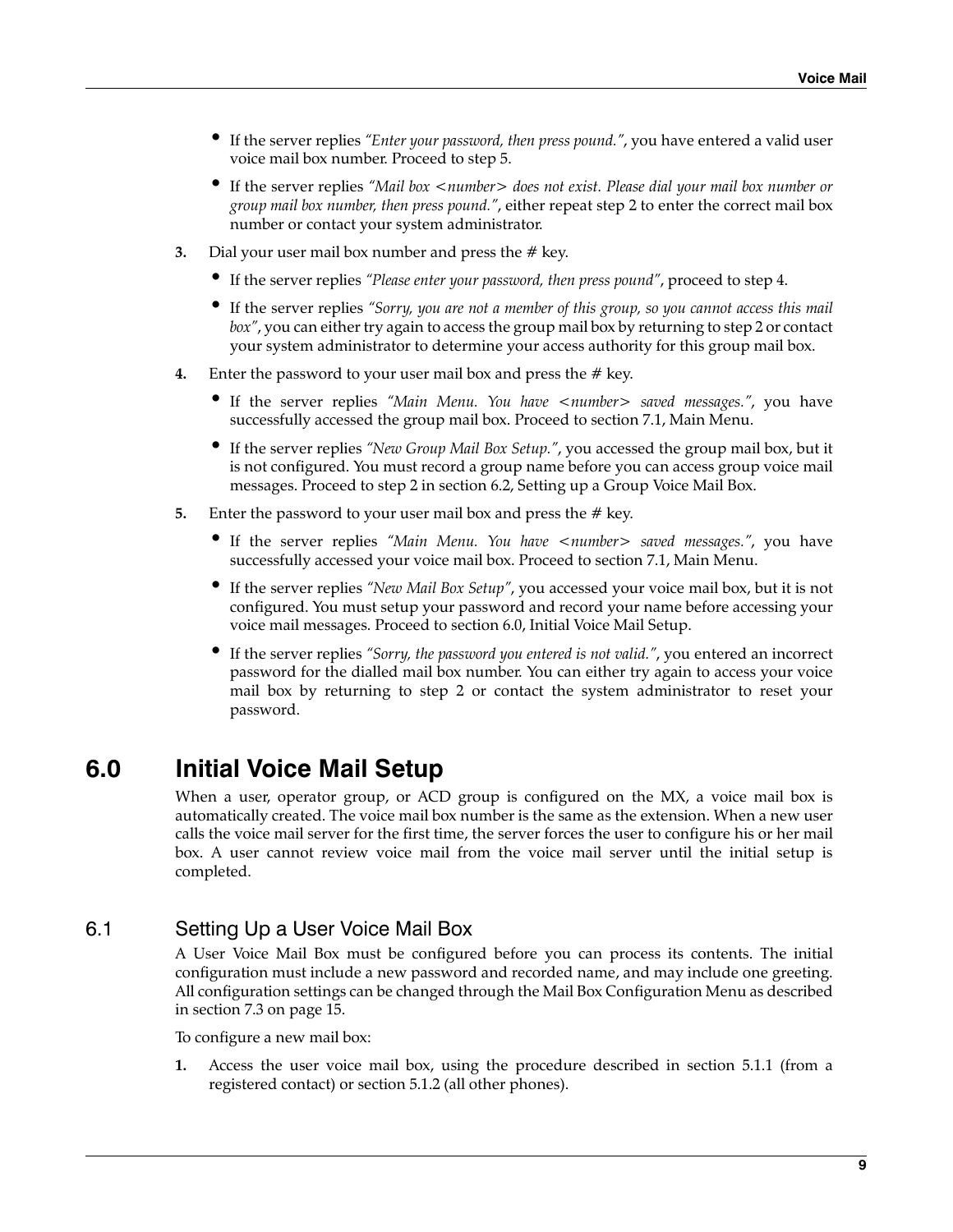- Follow the instructions until the server responds with *"new mail box setup"* then prompts you for a new password. Proceed to [step 2.](#page-9-0)
- If the server replies *"Main Menu. You have <number> saved messages."* you cannot use this initial setup procedure because the mail box is configured. See [section 7.3 on page 15](#page-14-0) for instructions on changing a voice mail box configuration.
- <span id="page-9-0"></span>**2.** Enter your new password, followed by the # key.

The server repeats your proposed password, then offers the following:

- Press one to proceed further. Proceed to [step 3](#page-9-4) to accept the new password.
- *Press two to enter a different password.* Press 2 and repeat [step 2](#page-9-0).
- <span id="page-9-4"></span>**3.** Press 1 to enter the new password into the system.

The server replies *"Password is accepted. Please record your name, then press pound when finished."* Proceed to [step 4.](#page-9-5)

<span id="page-9-5"></span>**4.** Record your name into the device microphone, then press the # key.

The server repeats your Recorded Name and offers the following choices:

- *Press one to proceed further. Proceed to [step 5](#page-9-6)* to enter the recording into the system.
- *Press two to re-record your name*. Press 2 and repeat [step 4.](#page-9-5)
- <span id="page-9-6"></span>**5.** Press 1 to enter your Recorded Name into the system.

The server replies *"Name is accepted"* and provides the following options:

- Press one to record your greeting now. Press 1 and proceed to [step 6](#page-9-2).
- *Press two to record your greeting later.* You can record your greeting later, as described in [section 9.3](#page-21-0). Press 2 and proceed to [step 7](#page-9-3) to exit the setup script.
- <span id="page-9-2"></span>**6.** Record your greeting into the device microphone after the prompt, then press the # key.

The server repeats your greeting and offers the following options:

- *Press one to proceed further.* Press 1 and proceed to [step 7](#page-9-3) to accept the greeting.
- *Press two to re-record your greeting.* Press 2 and repeat [step 6](#page-9-2).
- <span id="page-9-3"></span>**7.** The server offers the following choices:
	- *Press one to listen to additional information.* This option describes the Main Menu options, then plays the Main Menu script. Proceed to [section 7.1.](#page-10-0)
	- *Press two to access the Main Menu.* Proceed to [section 7.1.](#page-10-0)

### <span id="page-9-1"></span>6.2 Setting up a Group Voice Mail Box

A Group Voice Mail Box must be configured before you can access and manipulate the mail box contents. The initial configuration must include a recorded name and may include one greeting. All configuration settings can be changed through the [Mail Box Configuration Menu](#page-14-0) as described in [section 7.3 on page 15.](#page-14-0)

To configure a new group mail box:

**1.** Access the group voice mail, using the procedure described in [section 5.2.](#page-6-3)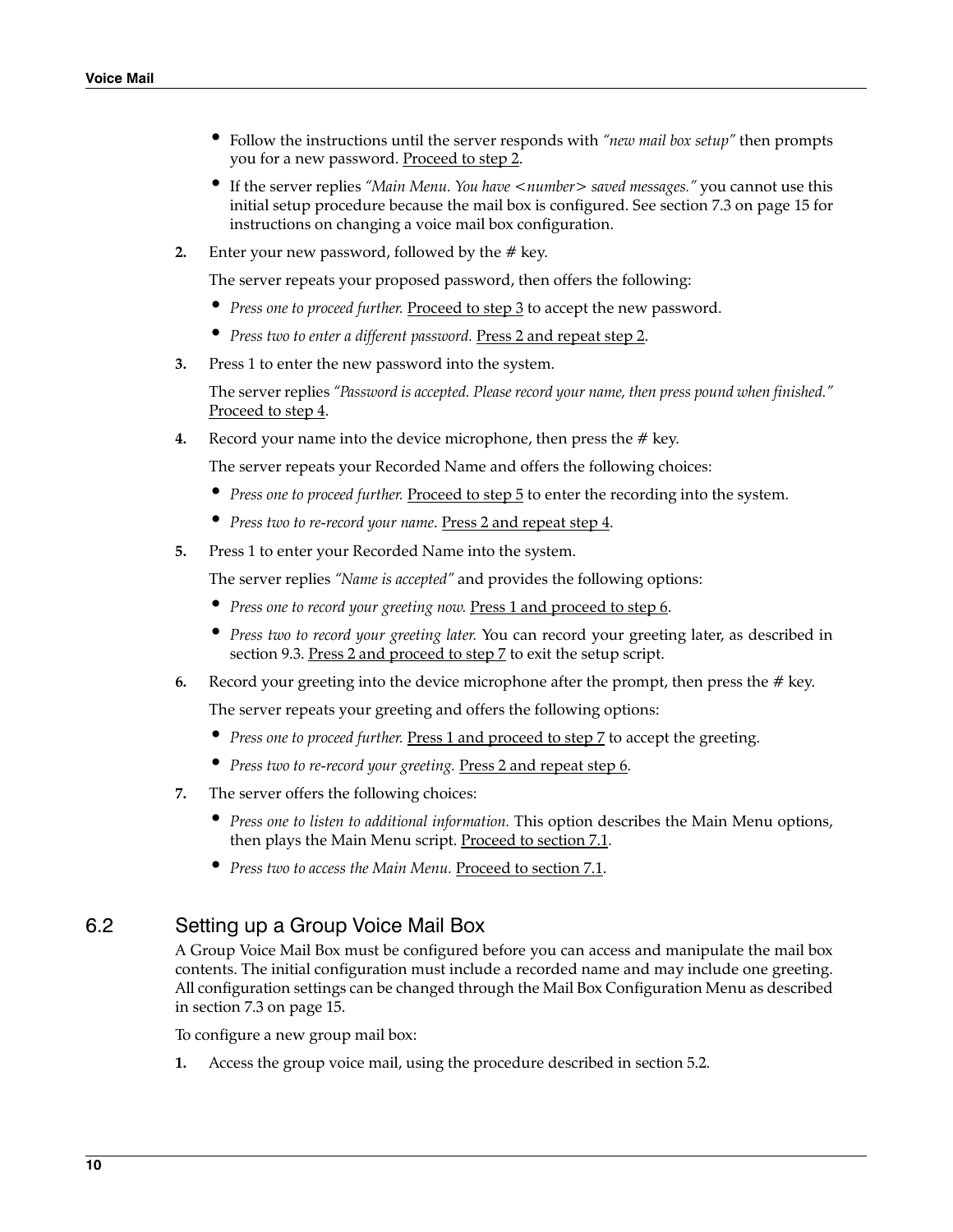- Follow the instructions until the server replies *"new group mail box setup"*, then prompts you to record a group name. Proceed to [step 2](#page-10-1).
- If the server replies "Main Menu. You have <number> saved messages.", you cannot use this initial setup procedure because the group mail box is configured. See [section 7.3 on page](#page-14-0) [15](#page-14-0) for instructions on changing the configuration of a voice mail box.
- <span id="page-10-1"></span>**2.** Record a group name into the device microphone, then press the # key.

The server repeats the group Recorded Name, then offers the following choices:

- *Press one to proceed further*. Proceed to [step 3](#page-10-2) to accept the group name recording.
- *Press two to re-record the group name.* Press 2 and repeat [step 2](#page-10-1).
- <span id="page-10-2"></span>**3.** Press 1 to enter the group Recorded Name into the system.

The server responds with the following:

- *Press one to record your greeting now.* Press 1 and proceed to [step 4](#page-10-3).
- *Press two to record your greeting later.* You can record the group greetings later, as described in [section 9.3 on page 22.](#page-21-0) Press 2 and proceed to [step 5](#page-10-4) to exit the initial setup script.
- <span id="page-10-3"></span>**4.** Record the greeting into the device microphone, then press the # key.

The server repeats your greeting, then offers the following choices:

- *Press one to proceed further.* Press 1 and proceed to step 5 to accept the greeting.
- *Press two to re-record your greeting.* Press 2 and repeat [step 4](#page-10-3).
- <span id="page-10-4"></span>**5.** The server offers the following choices:
	- *Press one to listen to additional information.* This option describes the Main Menu options, then plays the Main Menu script. Proceed to [section 7.1.](#page-10-0)
	- *Press two to access the Main Menu.* Proceed to [section 7.1.](#page-10-0)

## **7.0 Primary Menu Contents**

All mail box and message processing options are accessed through one of four primary voice mail menus:

- Main Menu
- Message Review Menu
- Mail Box Configuration Menu
- Name Recording Menu

This section describes each of these menus, including their entry points, scripts, and menu options.

### <span id="page-10-0"></span>7.1 Main Menu

The Main Menu is the voice mail server entry point. The Main Menu is identical for user boxes and group boxes. After you successfully login to a configured mail box, the Main Menu script is the first thing that the server plays.

The Main Menu script contains a summary of the mail box contents and a list of menu options.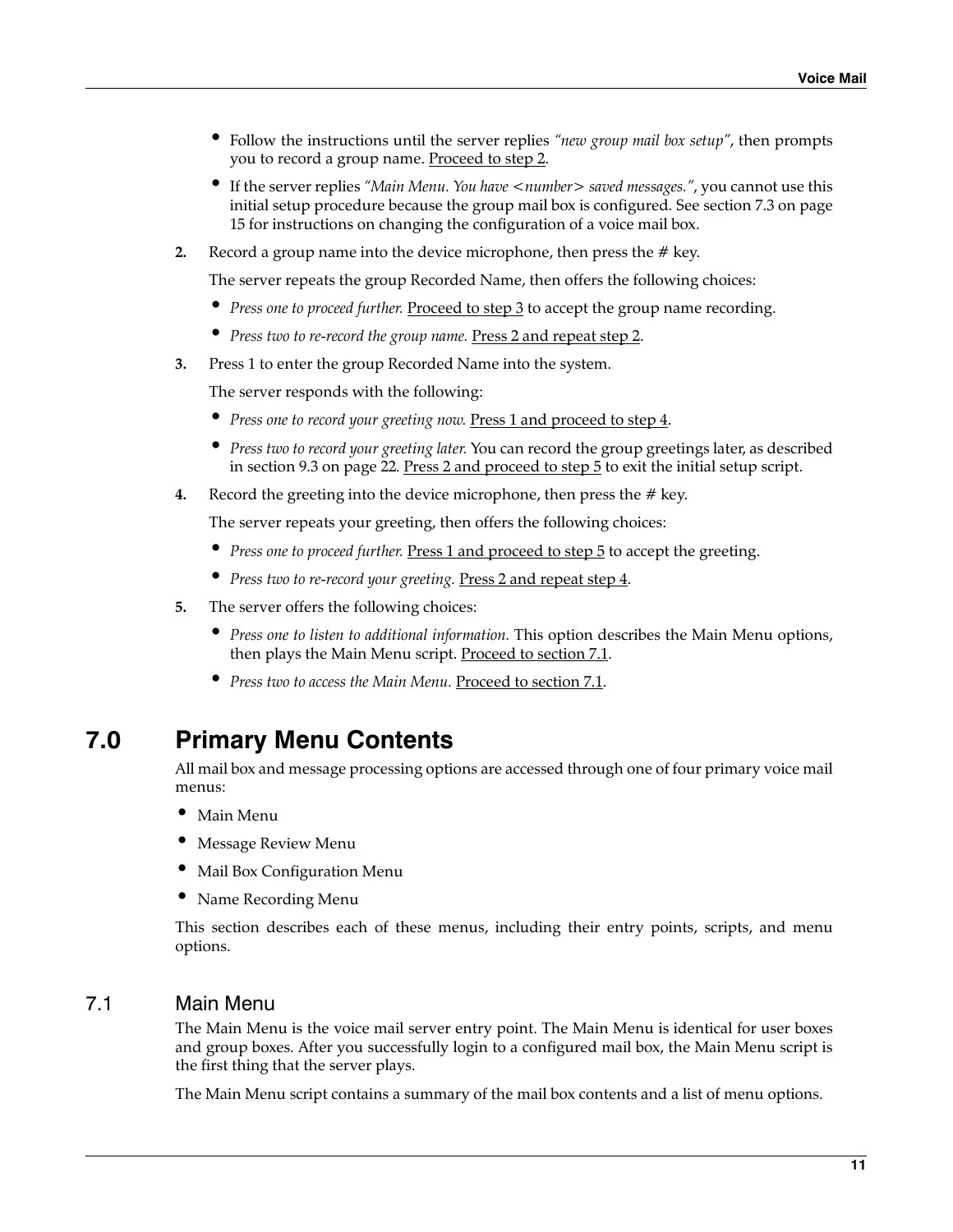#### 7.1.1 Main Menu Entry Points

You enter the Main Menu under the following conditions:

- upon logging into a configured voice mail box
- after initially configuring a voice mail box
- after transferring to a different mail box
- after sending a voice mail message to another mail box
- after completing various mail box tasks

#### 7.1.2 Main Menu Script

When you enter the Main Menu, the server responds with "*Main Menu*", then reports the mail box contents. The content report comprises the following components, listed in the order that they are reported:

• the number of newly arrived messages

Newly arrived messages are messages that enter your mail box while the voice mail script is active. After this announcement, the newly arrived messages are handled as new messages.

- the number of new messages
- the number of new messages marked as urgent
- the number of saved messages

Empty content components are not reported. After completing the report, the server plays the Main Menu options.

#### 7.1.3 Main Menu Options

After reporting the contents of the mail box, the server plays the following options:

• *to review, press one*

For each message in the mail box, the server plays the header and body of the message, then plays the **Message Review Menu**, which allows you to navigate through, listen to, and process mailbox contents. To select this option, press 1 and proceed to [section 7.2 on page 13](#page-12-0).

• *to scan, press two*

The server plays the header of each message in the mail box. To choose this option, press 2 and proceed to [section 8.2 on page 19.](#page-18-0)

• *to send, press three*

To compose and send a new voice message to a system user, press 3 and proceed to [section 8.3](#page-19-0) [on page 20.](#page-19-0)

• *for more options, press four*

To modify the mail box configuration, press 4 and proceed [section 7.3](#page-14-0), **[Mail Box Configuration](#page-14-0) [Menu](#page-14-0)**.

• *to transfer to another mail box, press star*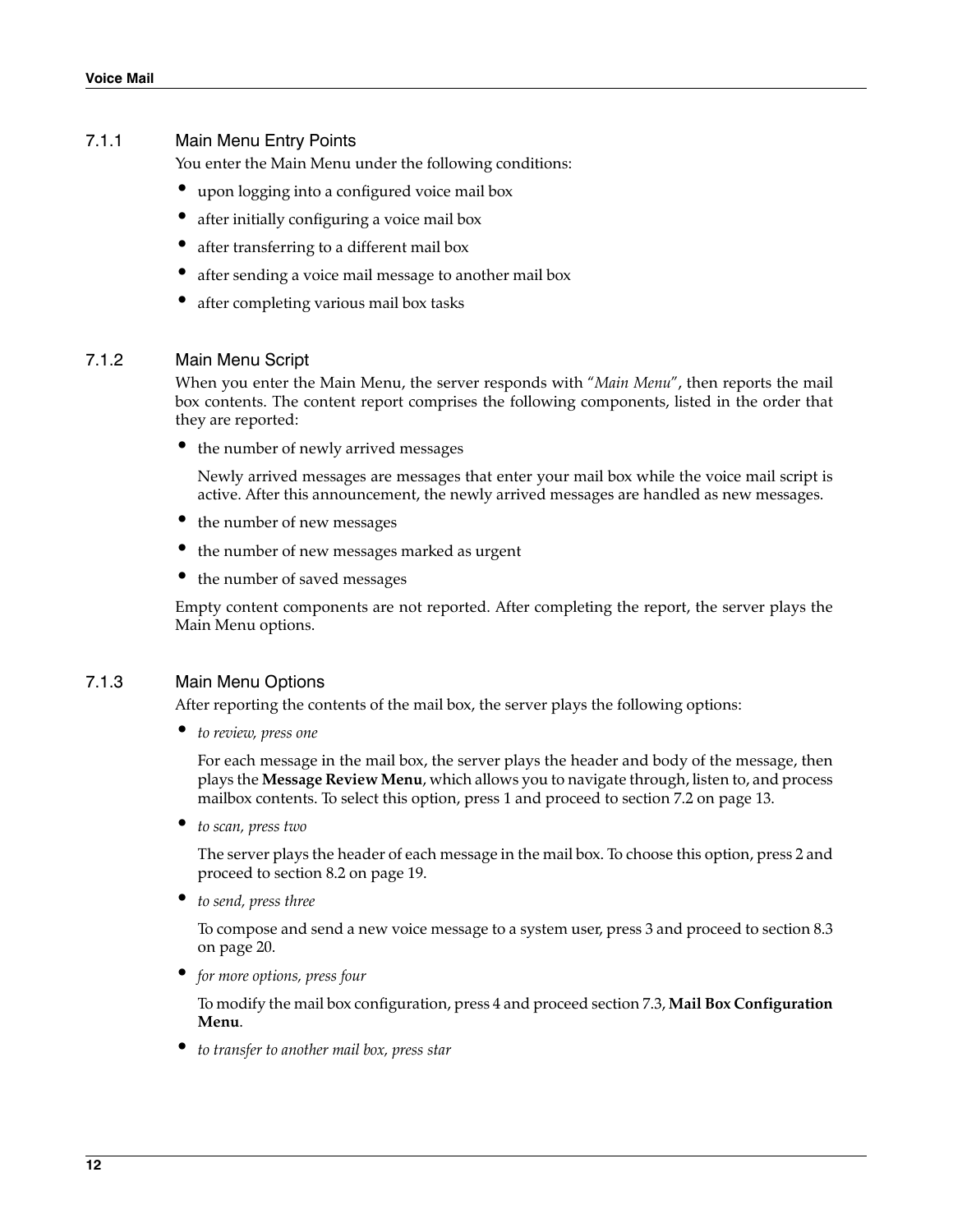To access a different user or group mail box, press the \* key and proceed to [section 5.3 on page](#page-7-5) [8.](#page-7-5)

If you do not enter a valid option, the server replays the menu. The server terminates the call after repeating the menu several times.

If the mail box does not contain any messages, the Main Menu only offers the *to send* (3), *for more options* (4), and *to transfer to another mail box* (\*) options.

### <span id="page-12-0"></span>7.2 Message Review Menu

Message Review Menu options allow you to navigate through the mail box contents and process individual messages.

#### 7.2.1 Message Review Menu Entry Point

The script plays the Message Review Menu for each message in your mail box when you select the review option in the Main Menu ([section 7.1](#page-10-0)).

### <span id="page-12-1"></span>7.2.2 Reviewing a Message

Message Review Menu options are effective for the current voice message. Before the menu options are presented, the script plays the following information about the current message:

- the message header
- a recording of the complete message

#### 7.2.3 Message Review Order

Messages are reviewed in the following order:

- **1.** New messages marked as urgent, from oldest to newest
- **2.** all remaining New messages, from oldest to newest
- **3.** messages that arrive during the new message playback
- **4.** Saved messages, from oldest to newest
- **5.** Erased messages, from oldest to newest

An Erased message can be reclaimed during its review by selecting the Save option.

After reviewing all mail box messages, the server returns to the Main Menu ([section 7.1\)](#page-10-0).

#### <span id="page-12-2"></span>7.2.4 Message Review Menu Options

After playing the complete message, the script lists the following options:

• *to repeat this message, press one*

The server replays the header and contents of the current message. To select this option, press 1 and repeat this section.

• *to save it, press two*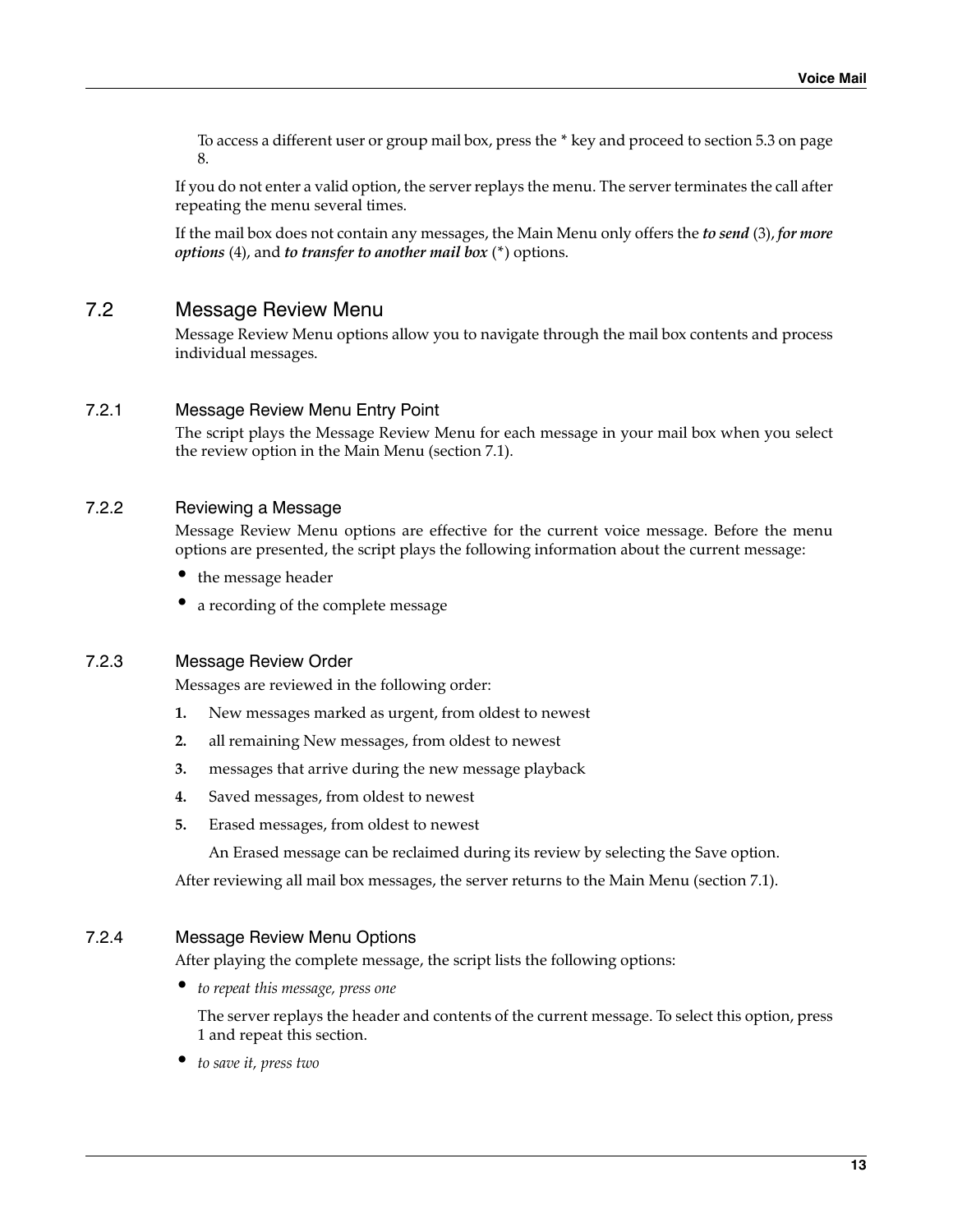The server changes the state of a New message or an Erased message to Saved. To select this option, press 2 and proceed to [section 8.1.1](#page-15-0).

• *to erase it, press three*

The server changes the state of a New or Saved message to Erased, or removes an Erased message from the mail box. Press 3 to select this option, and proceed to [section 8.1.2.](#page-15-1)

• *to reply, press four*

Compose and send a reply to the sender of the current message. This option is not available for messages sent by devices that are external to the MX. Press 4 to select this option, then proceed to [section 8.1.3](#page-16-0).

• *to forward, press five*

Send the current message to a list of system users; this option is not available for private messages. You can also compose an optional introduction to accompany the message. To select this option, press 5 and proceed to [section 8.1.4.](#page-17-0)

• *to hear the previous message, press six*

The server replays the message that is previous to the current message. If the current message is the first New message, Saved message, or Erased message in the mail box, the server replays it. To select this option, press 6 and repeat this section.

• *to go to the next message, press #*

The next message in the mail box becomes the current message. If there are no more messages in the mail box, the server returns to the Main Menu. To select this option, press the  $#$  key, then proceed to [section 7.2.2.](#page-12-1)

If you do not respond to this menu, the server moves to the next message in the mail box and treats it as the current message; proceed to [section 7.2.2.](#page-12-1)

The voice mail server also provides options that are not included in the audio option list. These options include:

- press the # key twice to
	- **—** move to the first Saved message when listening to New messages
	- **—** move to the first Erased message when listening to Saved messages
- press 7 to:
	- **—** rewind to the beginning of the header when listening to the header
	- **—** rewind three seconds when listening to the message body
- press 8 to pause playing the message or header. To resume playback of the message, press 8 again.
- press 9 to:
	- **—** skip to the message body when listening to the header
	- **—** fast forward three seconds when listening to the message body

If you press a key that does not correspond to any option, the server replays the option list.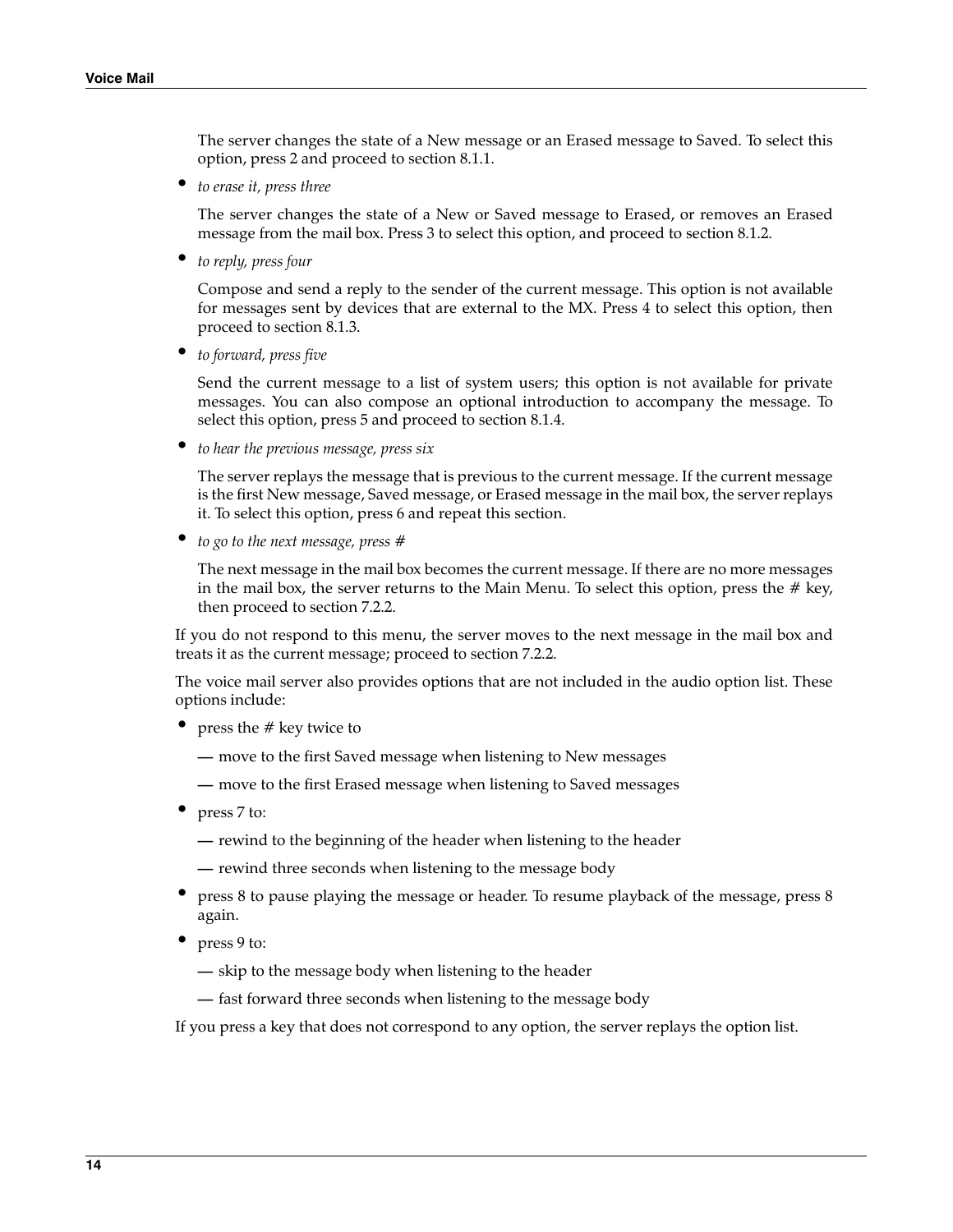### <span id="page-14-0"></span>7.3 Mail Box Configuration Menu

This menu provides mail box options for changing the attributes of the current mail box.

### 7.3.1 Mail Box Configuration Menu Entry Point

To access this menu, press 4 (for more options) from the Main Menu ([section 7.1](#page-10-0)).

### <span id="page-14-2"></span>7.3.2 Mail Box Configuration Menu Options

This menu has no introductory text. The server immediately plays the menu options:

• *to change your personal profile, press one*

To change your user mailbox password, press 1 and proceed to [section 9.1.](#page-20-0) This option is not available for group mail boxes.

• *to change your recorded name or greeting, press two*

Press 2 to access the **[Name Recording Menu](#page-14-1)** [\(section 7.4\)](#page-14-1) for reviewing and editing the Recorded Name and Greetings.

• *for auto attendant options, press three*

Auto attendant options review and edit the greeting that the auto attendant plays before transferring a call to your extension. Press 3 and proceed to [section 9.6.](#page-23-0)

• *to return to the Main Menu, press star*

Return to the Main Menu ([section 7.1](#page-10-0)) by pressing the \* key.

### <span id="page-14-1"></span>7.4 Name Recording Menu

This menu provides options for modifying the recorded name, voice mail greetings, and the active greeting designation.

### 7.4.1 Mail Box Configuration Menu Entry Points

You access this menu by pressing 2 (to change your recorded name or greeting) from the [Mail Box](#page-14-0) [Configuration Menu](#page-14-0) [\(section 7.3.2](#page-14-2)).

### <span id="page-14-3"></span>7.4.2 Name Recording Menu Options

When you access this menu, there is no introductory text. The server immediately plays the menu options:

• *to record your name, press one*

To change the Recorded Name for the current mail box, press 1 and proceed to [section 9.2](#page-21-1).

• *to record your greeting, press two*

To create or change any of the four mail box greetings, press 2 and proceed to [section 9.3.](#page-21-0)

• *to play your greetings, press three*

Review the four mail box greetings by pressing 3 and proceeding to [section 9.4.](#page-22-0)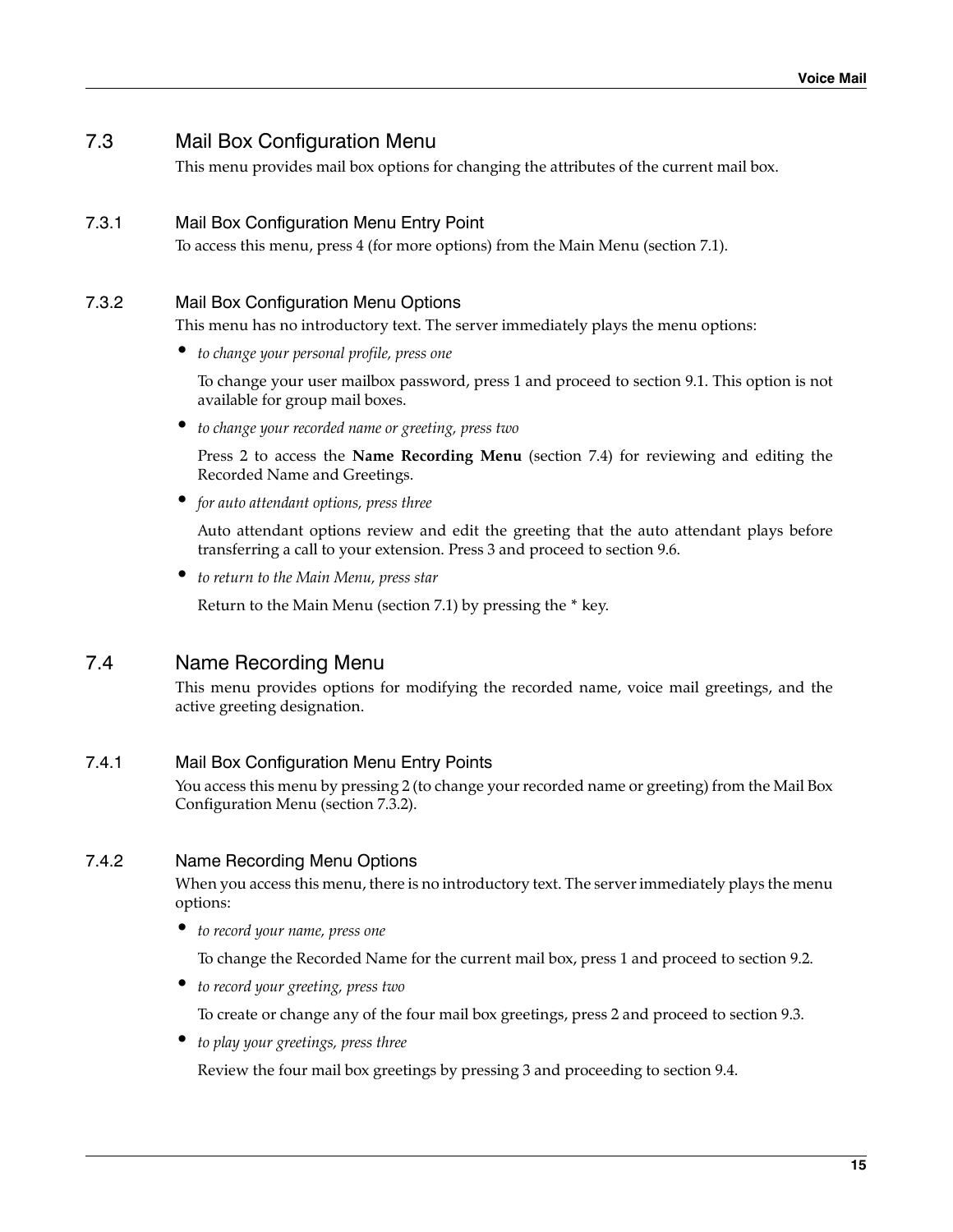• *to activate a greeting, press four*

To select the greeting that the system plays for your callers, press 4 and proceed to [section 9.4.](#page-22-0)

• *to return to the Main Menu, press star*

Return to the Main Menu ([section 7.1](#page-10-0)) by pressing the \* key.

## **8.0 Managing Voice Mail Messages**

This section describes procedures for processing messages, reviewing the message headers, and sending new messages to other system users.

### 8.1 Processing Messages

This section provides processing descriptions and procedures for saving, erasing, forwarding, and replying to existing mail box messages. These operations are available on the [Message Review](#page-12-0) [Menu](#page-12-0) ([section 7.2](#page-12-0)).

#### <span id="page-15-0"></span>8.1.1 Save Message

The effect of the *Save Message* command depends on the state of the message:

- Saving a **New** message changes the state of the message to Saved.
- Saving a **Saved** message has no effect on the message.
- Saving an **Erased** message changes the state of the message to Saved; this prevents the server from deleting the message after the voice mail session is completed.

To save a message:

- **1.** Access the [Message Review Menu](#page-12-0), as described in [section 7.2](#page-12-0), and navigate through the mail box contents until you find the message that you want to save.
- **2.** Press 2 to select *save the message*.

The server responds "*message is saved",* then returns to the [Message Review Menu Options](#page-12-2) ([section 7.2.2](#page-12-1)) to review the next message.

#### <span id="page-15-1"></span>8.1.2 Erase Message

The effect of the erase message command depends on the state of the message:

- Erasing a **New** or **Saved** message changes the state of the message to Erased. The message is scheduled for deletion at the conclusion of the current voice mail session. Messages marked for deletion can be reviewed or scanned. You can prevent these messages from being deleted by using the Save command.
- Erasing an **Erased** message immediately eliminates that message from your mail box. These messages cannot be reviewed, scanned, or otherwise accessed.

To erase a message:

- **1.** Access the Message Review Menu, as described in [section 7.2](#page-12-0), and navigate through the mail box contents until you find the message that you want to erase.
- **2.** Press 3 to select *erase the message*.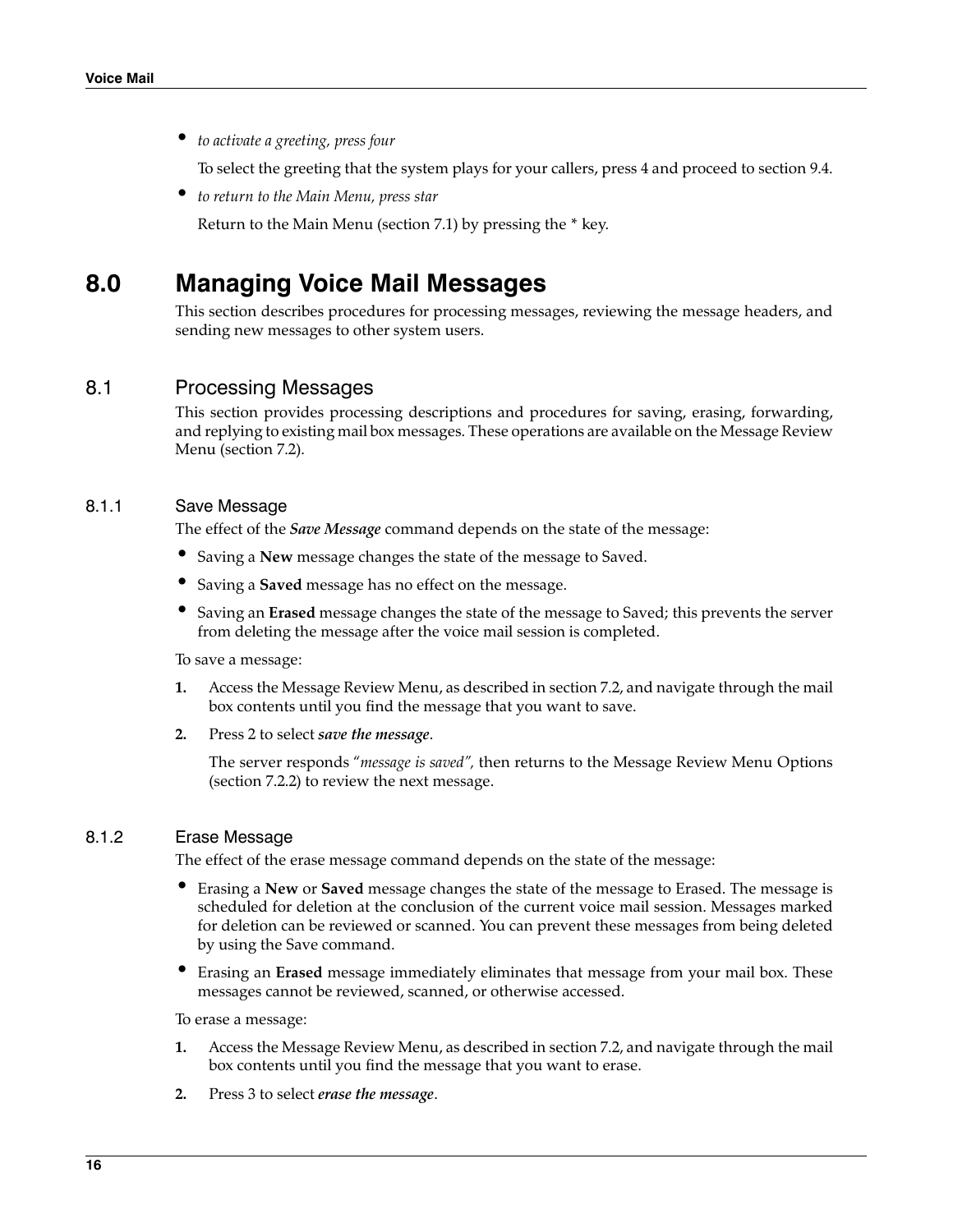The server responds *"message erased"*, then returns to the [Message Review Menu Options](#page-12-2) ([section 7.2.2](#page-12-1)) to review the next message.

#### <span id="page-16-0"></span>8.1.3 Reply to Message

Replying to a message sends a voice message to the mail box of the caller that left the original message. You can also send the reply to a message to other user and group mail boxes. You cannot reply to messages from callers that are external to the MX.

To reply to a message:

- **1.** Access the Message Review Menu, as described in [section 7.2](#page-12-0), and navigate through the mail box contents until you find the message to which you want to reply.
- **2.** Press 4 to select *reply to the message*.
	- If the server responds "*Reply addressed to <Recorded Name of original caller*>", the server places the caller of the original message on the recipient list. Proceed to [step 3](#page-16-1).
	- If the server responds "*Sorry, you cannot reply to calls from outside the mail box system",* the original message was sent from a phone that is outside of the MX. The server replays the Message Review Menu [\(section 7.2\)](#page-12-0) for this message.
- <span id="page-16-1"></span>**3.** The server offers the following options:
	- To add another recipient, dial the next mail box number and then press pound. Proceed to [step 4](#page-16-3) to add a mail box to the recipient list.
	- Just press pound if there are no more addresses. Proceed to [step 5](#page-16-5) to finish the recipient list.
	- *To cancel and return to [Message](#page-12-2) Review, press star. Press the \* key to return to the Message* [Review Menu Options](#page-12-2) [\(section 7.2.2](#page-12-1)) for the current message*.*
- <span id="page-16-3"></span>**4.** Dial the next recipient's mail box number and press the # key.

The server repeats the [step 3](#page-16-1) option list.

<span id="page-16-5"></span>**5.** Press the # key to complete the recipient list.

The server responds with "*Addressing is complete. At the tone, please record your message, then press pound when finished*." Proceed to [step 6.](#page-16-4)

<span id="page-16-4"></span>**6.** Record your message into the device microphone, then press the # key.

The server responds with the following options:

- To send the reply, press one. Proceed to [step 10](#page-17-1) to send the message.
- *For delivery options, press two.* Proceed to [step 7](#page-16-2) to mark or listen to the message.
- *To cancel and return to message review, press star.* Press the \* key to return to the [Message](#page-12-2) [Review Menu Options](#page-12-2) [\(section 7.2.2](#page-12-1)) for the current message*.*
- <span id="page-16-2"></span>**7.** Press 2 to mark or listen to your message.

The server responds with the following options:

- *To mark your message urgent, press one.* Proceed to [step 8.](#page-17-2)
- *To mark your message private, press two.* Proceed to [step 8](#page-17-2).
- *To review your recorded message, press three.* Proceed to [step 9](#page-17-3).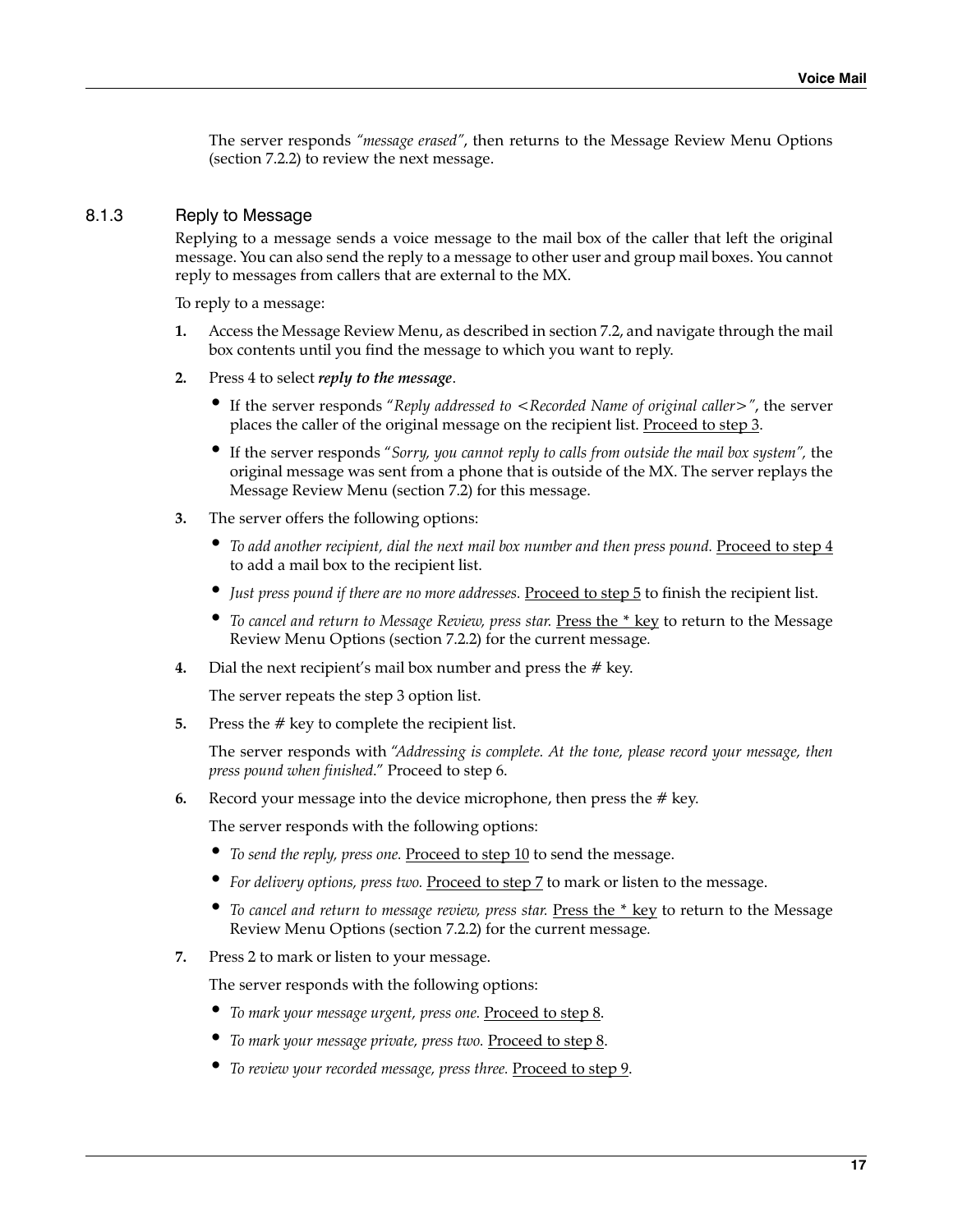- To cancel and return to message review, press star. Press the \* key to return to the [Message](#page-12-2) [Review Menu Options](#page-12-2) [\(section 7.2.2](#page-12-1)) for the current message*.*
- <span id="page-17-2"></span>**8.** Press 1 (for urgent messages) or Press 2 (for private messages).

The server replies "*message marked <urgent or private>*" and returns to the [step 6](#page-16-4) option list. [Section 4.1.2 on page 5](#page-4-0) describes urgent and private messages.

<span id="page-17-3"></span>**9.** Press 3 to listen to the message.

The server provides the following options after playing the message:

- *To send the reply, press one.* Proceed to [step 10](#page-17-1) to send the message.
- *For delivery options, press two.* Return to [step 7](#page-16-2) to mark or listen to your message.
- To cancel your recording and start over, press star. Press the \* key and return to [step 6](#page-16-4)</u> to record a different message.
- <span id="page-17-1"></span>**10.** Press 1 to send the reply to the mail boxes on the recipient list.

The server returns to the [Message Review Menu Options](#page-12-2) [\(section 7.2.2\)](#page-12-1) for the current message.

#### <span id="page-17-0"></span>8.1.4 Forward the Message

Forwarding a message sends the message to other specified mail boxes. You cannot forward Private Messages. Messages can only be forwarded to other MX users.

To forward a message:

- **1.** Access the [Message Review Menu](#page-12-0), as described in [section 7.2](#page-12-0), and navigate through the mail box contents until you find the message you want to forward.
- **2.** Press 5 to select *forward the message*.
	- If the server responds "*Dial a mail box number and press pound. To cancel and return to message review, press star*, proceed to [step 3.](#page-17-4)
	- If the server responds "*Sorry, this message is marked private and cannot be forwarded to other mail boxes"*, the server returns to the Message Review Menu options ([section 7.2.4](#page-12-2)) for this message.
- <span id="page-17-4"></span>**3.** Dial the number of the message recipient, then press the # key.

The server plays the Recorded Name of the recipient, then offers the following:

- To add another recipient, dial the next mail box number and then press pound. Repeat [step 3](#page-17-4) to add a mail box to the recipient list.
- Press pound if there are no more addresses. Proceed to [step 4](#page-17-5) to finish the recipient list.
- To cancel and return to message review, press star. Press the \* key to return to the [Message](#page-12-2) [Review Menu Options](#page-12-2) [\(section 7.2.2](#page-12-1)) for the current message*.*
- <span id="page-17-5"></span>**4.** Press the # key to complete the recipient list.

The server responds "*Addressing is complete"* and provides the following options:

• *To record your introductory remarks, press one and begin recording, then press pound when finished*. Press 1 and proceed to [step 5](#page-18-1) to record your introduction.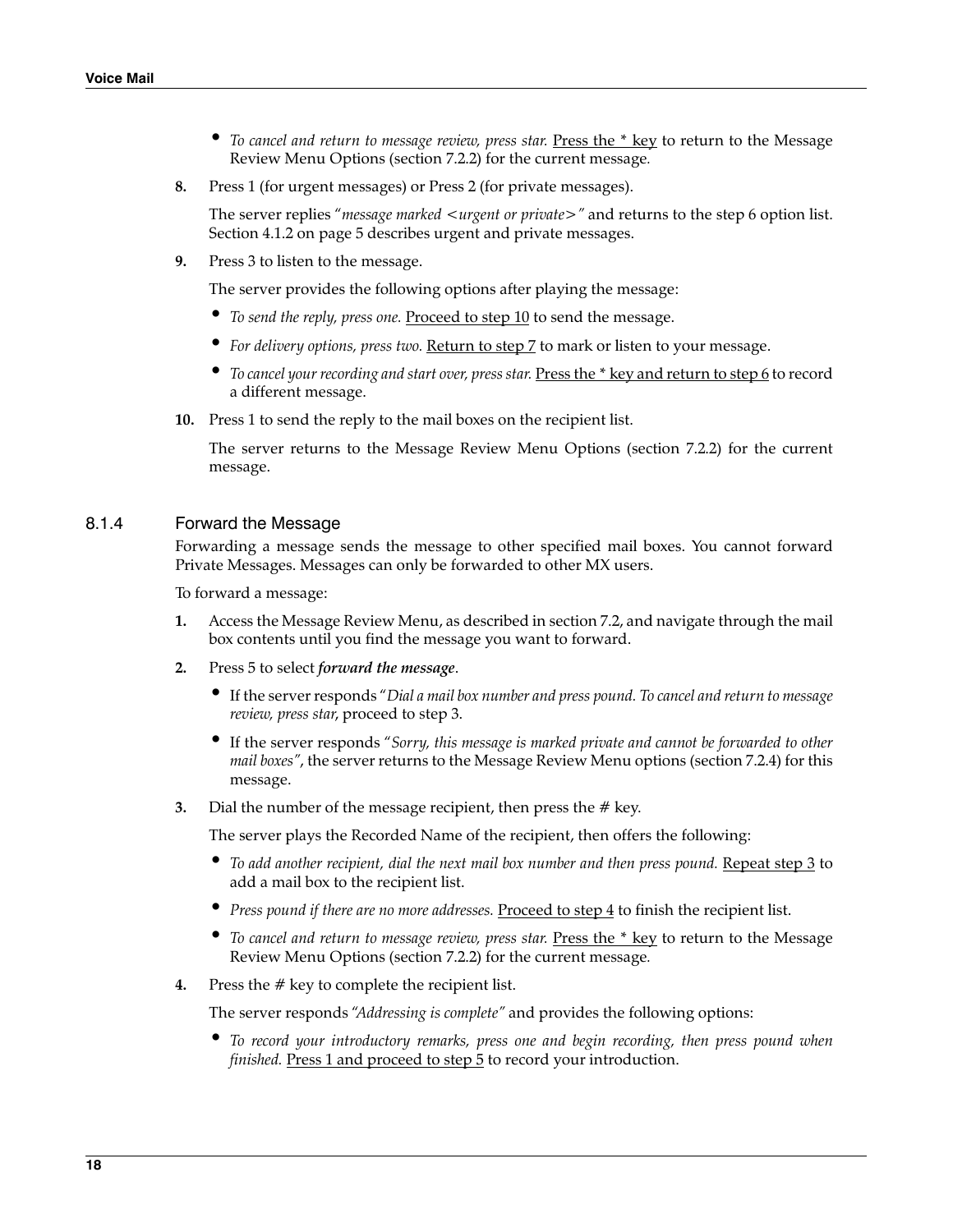- *To skip introductory remarks, press pound.* Proceed to [step 6](#page-18-2) to send the message without an introduction.
- <span id="page-18-1"></span>**5.** Record your introduction into the device microphone. Proceed to [step 6.](#page-18-2)
- <span id="page-18-2"></span>**6.** Press the # key.

The server responds with the following options:

- *To send a copy of your message, press one.* Proceed to [step 10](#page-18-4) to send the message.
- For delivery options, press two. Proceed to [step 7](#page-18-3) to mark or listen to the message.
- *To cancel and return to message review, press star.* Press the \* key to return to the [Message](#page-12-2) [Review Menu Options](#page-12-2) [\(section 7.2.2](#page-12-1)) for the current message*.*
- <span id="page-18-3"></span>**7.** Press 2 to mark or listen to your message.

The server responds by offering the following options:

- *To mark your message urgent, press one.* Proceed to [step 8.](#page-18-5)
- *To mark your message private, press two.* Proceed to [step 8](#page-18-5).
- *To review your recorded message, press three.* Proceed to [step 9](#page-18-6).
- To cancel and return to message review, press star. Press the \* key to return to the [Message](#page-12-2) [Review Menu Options](#page-12-2) [\(section 7.2.2](#page-12-1)) for the current message*.*
- <span id="page-18-5"></span>**8.** Press 1 (for urgent messages) or Press 2 (for private messages).

The server replies "*message marked <urgent or private>"* and returns to the [step 6](#page-18-2) option list. [Section 4.1.2 on page 5](#page-4-0) describes urgent and private messages.

<span id="page-18-6"></span>**9.** Press 3 to listen to the message.

The server plays your recorded introduction, then provides the following options:

- To send a copy of your message, press one. Proceed to [step 10](#page-18-4) to send the message.
- *For delivery options, press two.* Return to [step 7](#page-18-3) to mark or listen to your message.
- *To cancel your recording and start over, press star.* Press the \* key and return to [step 5](#page-18-1) to record a different message.
- <span id="page-18-4"></span>**10.** Press 1 to send the message to the recipient list.

The server returns to the [Message Review Menu Options](#page-12-2) [\(section 7.2.2\)](#page-12-1) for the current message.

### <span id="page-18-0"></span>8.2 Scanning Messages

The Scan option provides a summary of each message in the active mail box. The information reported for each message includes the message length, the name of the sender for internal callers or the number of the sender if the call originates externally to the MX, message marks (urgent or private), and the time and date of the message.

To scan your messages, access the Main Menu ([section 7.1 on page 11](#page-10-0)) and press 2 (to scan).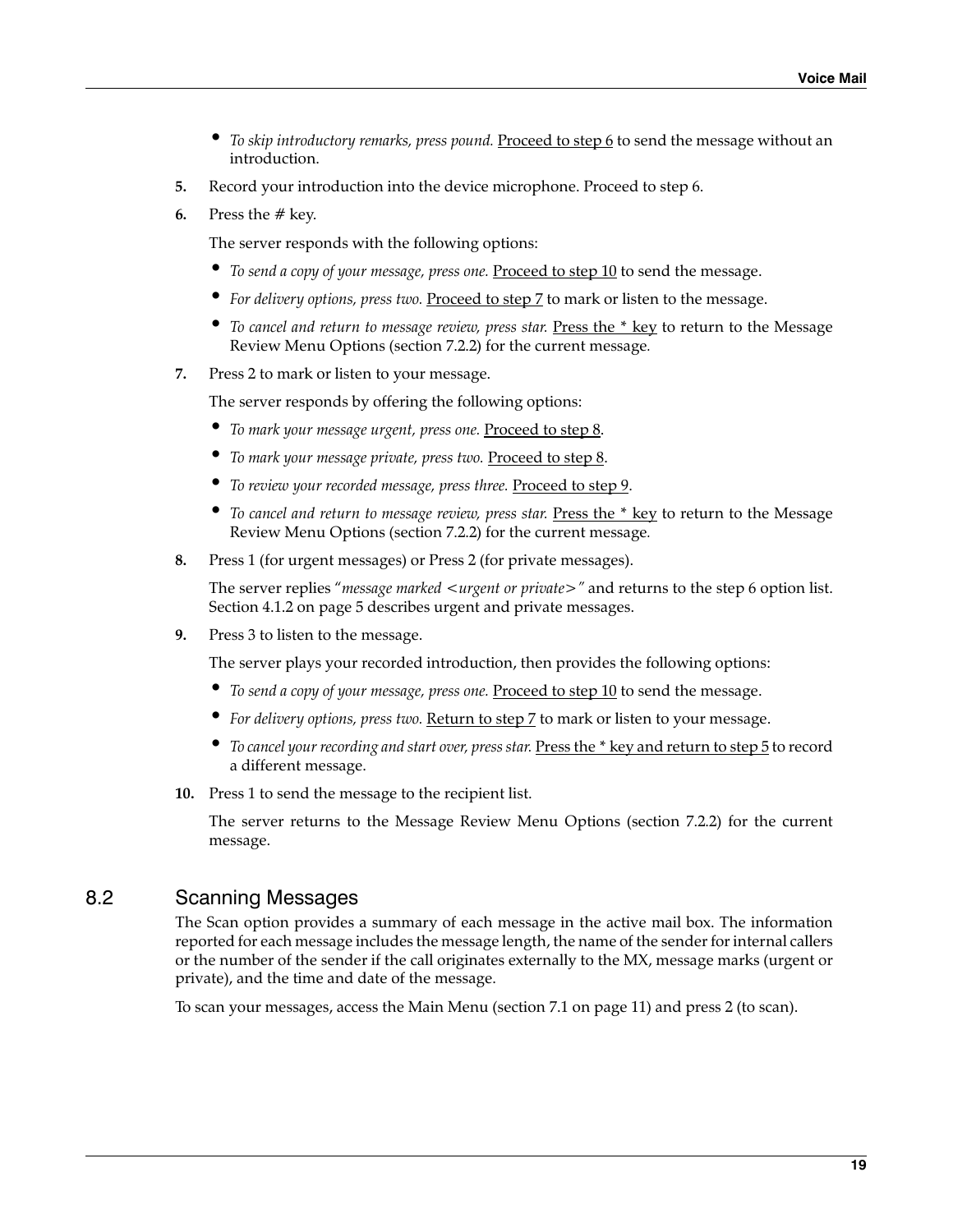The server reports the number of new messages, the number of new messages marked as urgent, and the number of saved messages. The server then provides the summary information for each message in the following order:

- **1.** New messages marked as urgent, from oldest to newest
- **2.** all remaining New messages, from oldest to newest
- **3.** messages that arrived while the new messages were scanned
- **4.** Saved messages, from oldest to newest
- **5.** Erased messages, from oldest to newest

You can skip to the next message by pressing the # key. Pressing the # key twice skips from the new messages to the first saved message, or from the saved messages to the first erased message.

After the server has reported the summary information for each message, it returns to the Main Menu ([section 7.1 on page 11](#page-10-0)).

### <span id="page-19-0"></span>8.3 Sending a New Message

This option creates a new message and sends it to one or more voice mail boxes.

To send a new message:

**1.** Access the Main Menu [\(Section 7.1 on page 11](#page-10-0)) and press 3.

The server responds with "*Dial a mail box number and then press pound. To cancel and return to the Main Menu, press star."* Proceed to [step 2](#page-19-1).

<span id="page-19-1"></span>**2.** Dial the extension of your message recipient, then press the # key.

The server plays the Recorded Name or repeats the extension of the recipient mail box, then offers the following:

- *To add another recipient, dial the next mail box number and then press pound.* Repeat [step 2](#page-19-1) to add a mail box to the recipient list.
- Press pound if there are no more addresses. Proceed to [step 3](#page-19-2) to finish the recipient list.
- To cancel and return to the [Main](#page-10-0) Menu, press the star key. Press the \* key to return to the Main [Menu](#page-10-0) ([section 7.1](#page-10-0))*.*
- <span id="page-19-2"></span>**3.** Press the # key.

The server responds with "*Addressing is complete. At the tone, please record your message, then press pound when finished."* Proceed to [step 4.](#page-19-4)

<span id="page-19-4"></span>**4.** Record your message into the device microphone, then press the # key.

The server responds with the following options:

- To send your message, press one. Proceed to [step 9](#page-20-1) to send your message.
- *For delivery options, press two.* Proceed to [step 5](#page-19-3) to mark or listen to your message, or to add your mail box to the recipient list.
- *To cancel and return to the [Main Menu](#page-10-0), press star.* Press the \* key to return to the Main Menu ([section 7.1\)](#page-10-0)*.*
- <span id="page-19-3"></span>**5.** Press 2 to mark or listen to your message. The server responds by offering the following options: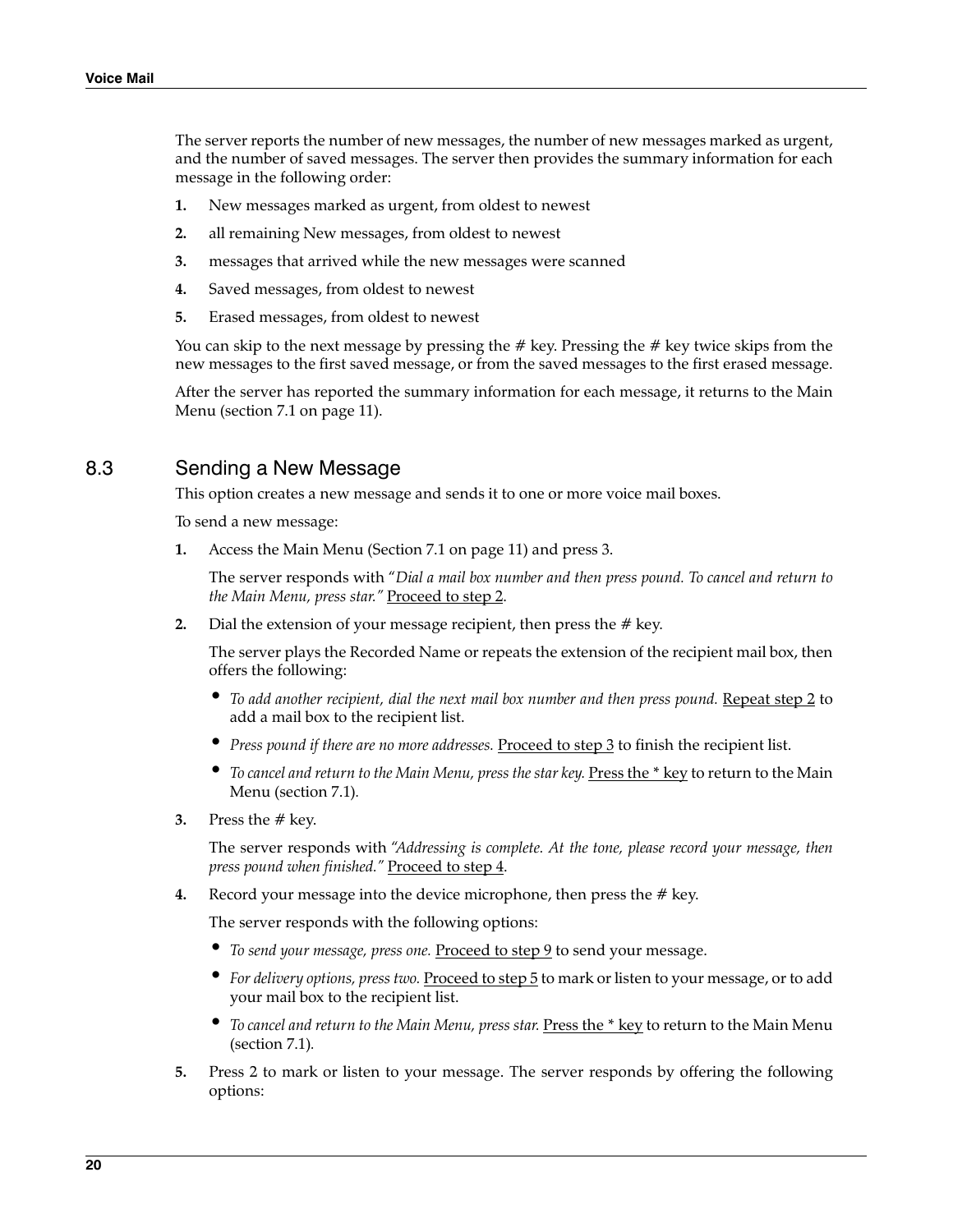- *To mark your message urgent, press one.* Proceed to [step 6.](#page-20-2)
- *To mark your message private, press two.* Proceed to [step 6](#page-20-2).
- *To review your recorded message, press three.* Proceed to [step 7](#page-20-3).
- *To receive a copy of your message, press four.* Proceed to [step 8.](#page-20-4)
- *To cancel and return to the main menu, press star.* Press the \* key to return to the [Main Menu](#page-10-0) ([section 7.1\)](#page-10-0)*.*
- <span id="page-20-2"></span>**6.** Press 1 (for urgent messages) or Press 2 (for private messages).

The server replies "*message marked <urgent or private>"* and returns to the [step 4](#page-19-4) option list. [Section 4.1.2 on page 5](#page-4-0) describes urgent and private messages.

<span id="page-20-3"></span>**7.** Press 3 to listen to the message.

The server plays your recorded message, then provides the following options:

- *To send your message, press one.* Proceed to [step 9](#page-20-1) to send the message.
- *For delivery options, press two.* Return to [step 5](#page-19-3) to mark or listen to your message.
- *To cancel your recording and start over, press star.* Press the \* key and return to [step 5](#page-18-1) to record a different message.
- <span id="page-20-4"></span>**8.** The server responds *"A copy of this message is scheduled to be delivered to you"* and places your mail box on the recipient list. Return to [step 5.](#page-19-3)
- **9.** Press 1 to send the message to all mail boxes on the recipient list.

The server responds with *"your message is sent"* and returns to the Main Menu [\(section 7.1\)](#page-10-0).

## <span id="page-20-1"></span>**9.0 Modifying the Mail Box Configuration**

The Mail Box Configuration Menu ([section 7.3 on page 15](#page-14-0)) and the Name Recording Menu ([section 7.4 on page 15](#page-14-1)) provide options for configuring user and group mail boxes. This section describes the procedures for the following configuration tasks:

- changing the mail box password (user mail boxes only)
- change the recorded name
- record a greeting
- listen to the mail box greetings
- select an active greeting
- record an auto attendant greeting
- play the auto attendant greeting

### <span id="page-20-0"></span>9.1 Change Password

The personal profile option changes your user password. This option is not available for group mail boxes; group mail boxes do not have passwords.

To change a user password, perform the following:

**1.** Access the Mail Box Configuration menu, as described in [section 7.3 on page 15.](#page-14-0)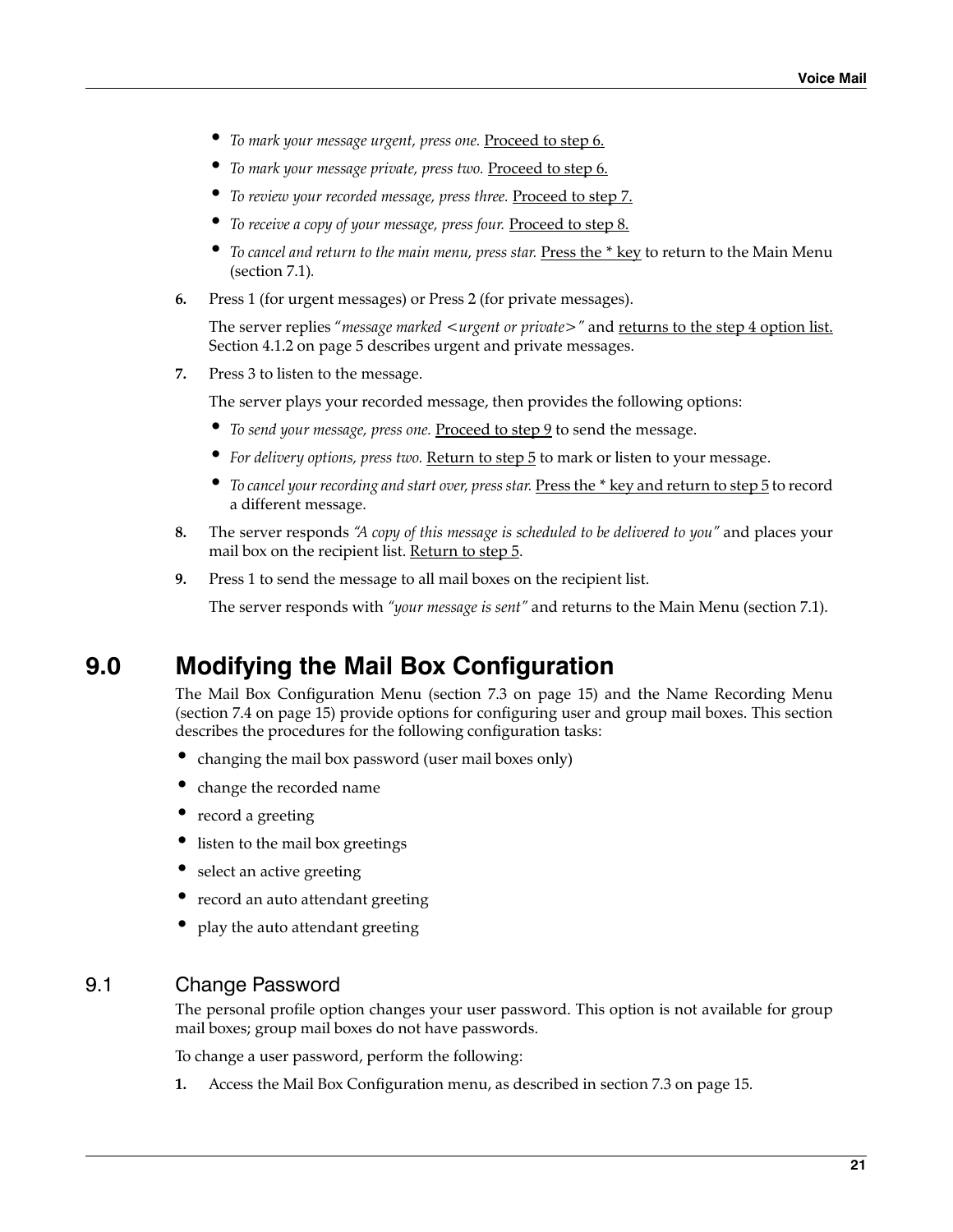**2.** Press 1 to select *change your personal profile*.

The server responds with the following options:

- *To change your password, press one*. Proceed to [step 3.](#page-21-6)
- *To return to the Main Menu, press star.* Press the \* key to return to the [Main Menu \(section](#page-10-0) [7.1](#page-10-0))*.*
- <span id="page-21-6"></span>**3.** Press 1 to change your password.

The server prompts for a new password, indicating the minimum and maximum permitted password length; these limits are set by the system administrator. Proceed to [step 4.](#page-21-3)

<span id="page-21-3"></span>**4.** Enter your new password, then press the # key.

The server repeats your proposed password, then offers the following choices:

- *Press one to proceed further*. Proceed to [step 5](#page-21-2) to accept the new password.
- *Press two to enter a different password.* Press 2 and repeat [step 4](#page-21-3).
- <span id="page-21-2"></span>**5.** Press 1 to enter the new password into the system.

The server responds *"Your new password has been accepted. Press one to change your password or press star to return to the Main Menu."* Press the \* key to return to the [Main Menu \(section 7.1\)](#page-10-0).

#### <span id="page-21-1"></span>9.2 Change the Recorded Name

This option changes the Recorded Name for user and group mail boxes:

- **1.** Access the Name Recording Menu, as described in [section 7.4 on page 15.](#page-14-1)
- **2.** Press 1 to *record your name*.

The server responds with *"please record your name (or group name), then press pound when finished."*

<span id="page-21-5"></span>**3.** Record your name into the device microphone, then press the # key.

The server plays your Recorded Name, then offers the following options:

- *Press one to proceed further.* Proceed to [step 4](#page-21-4) to accept the recording.
- *Press two to re-record your name.* Press 2 and repeat [step 3.](#page-21-5)
- <span id="page-21-4"></span>**4.** Press 1 to enter the new Recorded Name into the system.

The server replies *"name is accepted"*, then plays the [Name Recording Menu Options \(section](#page-14-3) [7.4.2 on page 15\)](#page-14-3).

### <span id="page-21-0"></span>9.3 Record a Greeting

User and group mail box supports four greetings. One greeting is designated as active; the active greeting is played for callers that leave a voice mail message. The initial setup allows you to record the first of these four greetings, designating this greeting as active. See [section 9.4](#page-22-0) for instructions on reviewing your mail box greetings and [section 9.5](#page-22-1) for instructions on designating an active greeting.

To record one of the four mail box greetings, perform the following:

**1.** Access the Name Recording Menu, as described in [section 7.4 on page 15.](#page-14-1)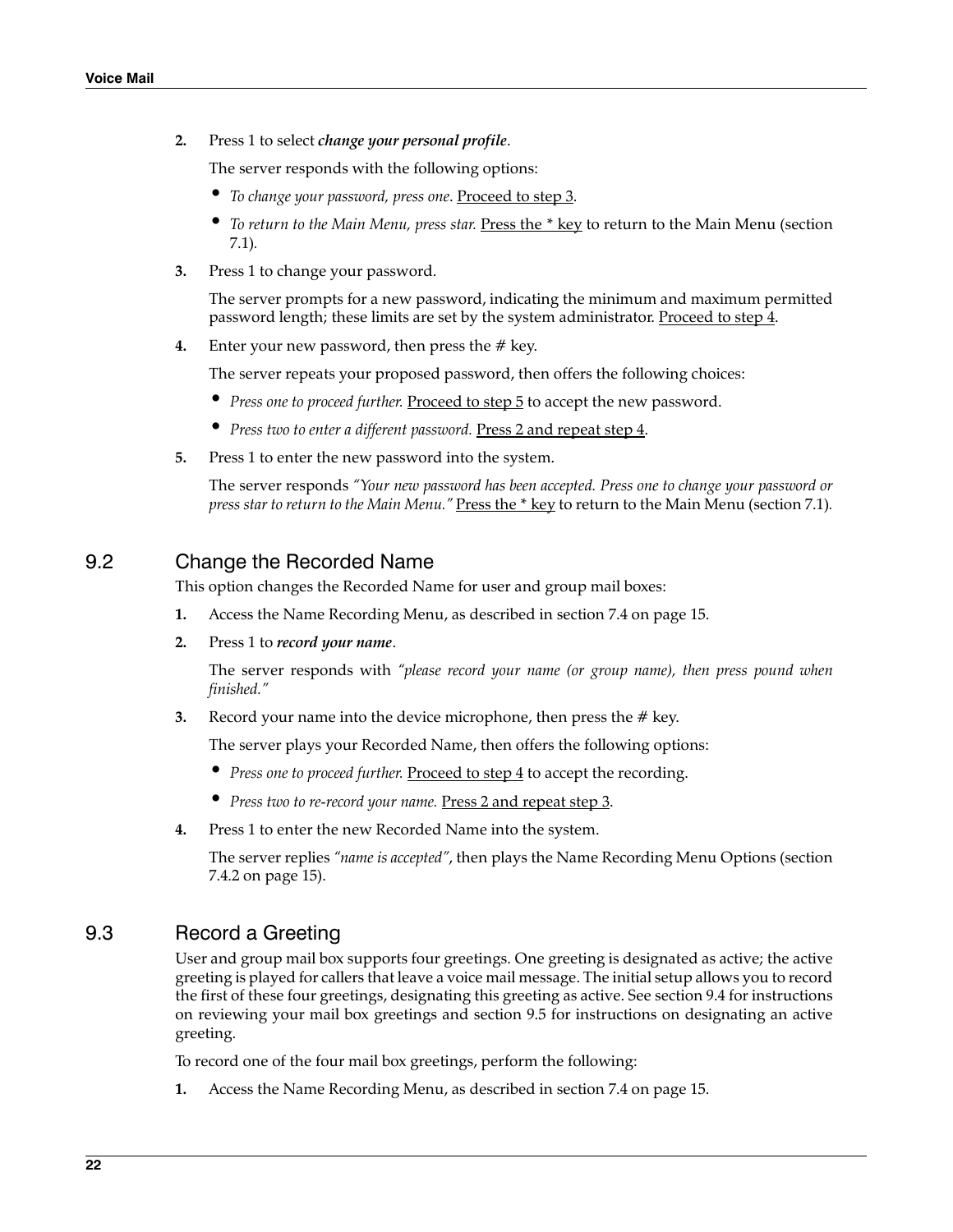<span id="page-22-5"></span>**2.** Press 2 to *record a greeting*.

The server plays the following options:

- *Please indicate the greeting number you would like to record. Select a number between one to four.* Proceed to [step 3](#page-22-3) to continue the procedure.
- *To cancel, select star.* Press the \* key to return to the [Name Recording Menu \(section 7.4\)](#page-14-1).
- <span id="page-22-3"></span>**3.** Press the key, between 1 and 4, that corresponds to the greeting you wish to record.

The server responds "please record your greeting, then press pound to finish". Proceed to [step 4.](#page-22-2) If you press an invalid key, the server replays the [step 2](#page-22-5) prompt.

<span id="page-22-2"></span>**4.** Record your greeting into the device microphone, then press the # key.

The server repeats the greeting, then offers the following options:

- *press one to proceed further. Proceed to [step 5](#page-22-4)* to accept the recording.
- press two to re-record your greeting. Press 2, then repeat [step 4.](#page-22-2)
- *press star to cancel.* Press the \* key to return to the Name Recording menu ([section 7.4\)](#page-14-1).
- <span id="page-22-4"></span>**5.** Press 1 to enter the new greeting into the system.

The server replies "*your greeting is accepted",* then plays the [Name Recording Menu Options](#page-14-3) ([section 7.4.2 on page 15\)](#page-14-3).

### <span id="page-22-0"></span>9.4 Listen to the Mail Box Greetings

This option, available for user and group mail boxes, allows you to review all of your mail box greetings:

- **1.** Access the [Name Recording Menu,](#page-14-1) as described in [section 7.4 on page 15.](#page-14-1)
- **2.** Press 3 to *review your greetings*.

The server plays each of your greetings, noting the greetings that are not recorded, and indicates the greeting that is active. After playing the last greeting, the server returns to the [Name Recording Menu Options](#page-14-3) ([section 7.4.2 on page 15\)](#page-14-3).

### <span id="page-22-1"></span>9.5 Activate a Greeting

This option is available for user and group mail boxes. Changing the active greeting alters the message that your callers hear when they reach your voice mail. This feature allows you to customize your voice mail greeting based on the reason that you are unable to accept a call.

To activate a greeting, perform the following:

- **1.** Access the Name Recording Menu [\(section 7.4 on page 15\)](#page-14-1).
- <span id="page-22-7"></span>**2.** Press 4 to *activate a greeting*.

The server plays the following options:

- *Please indicate the greeting number that you would like to activate. Select a number between one to four.* Proceed to [step 3](#page-22-6) to continue the procedure.
- *To cancel, press star.* Press the \* key to return to the Name Recording Menu ([section 7.4\)](#page-14-1).
- <span id="page-22-6"></span>**3.** Press the key, between 1 and 4, that corresponds to the greeting that you wish to activate.